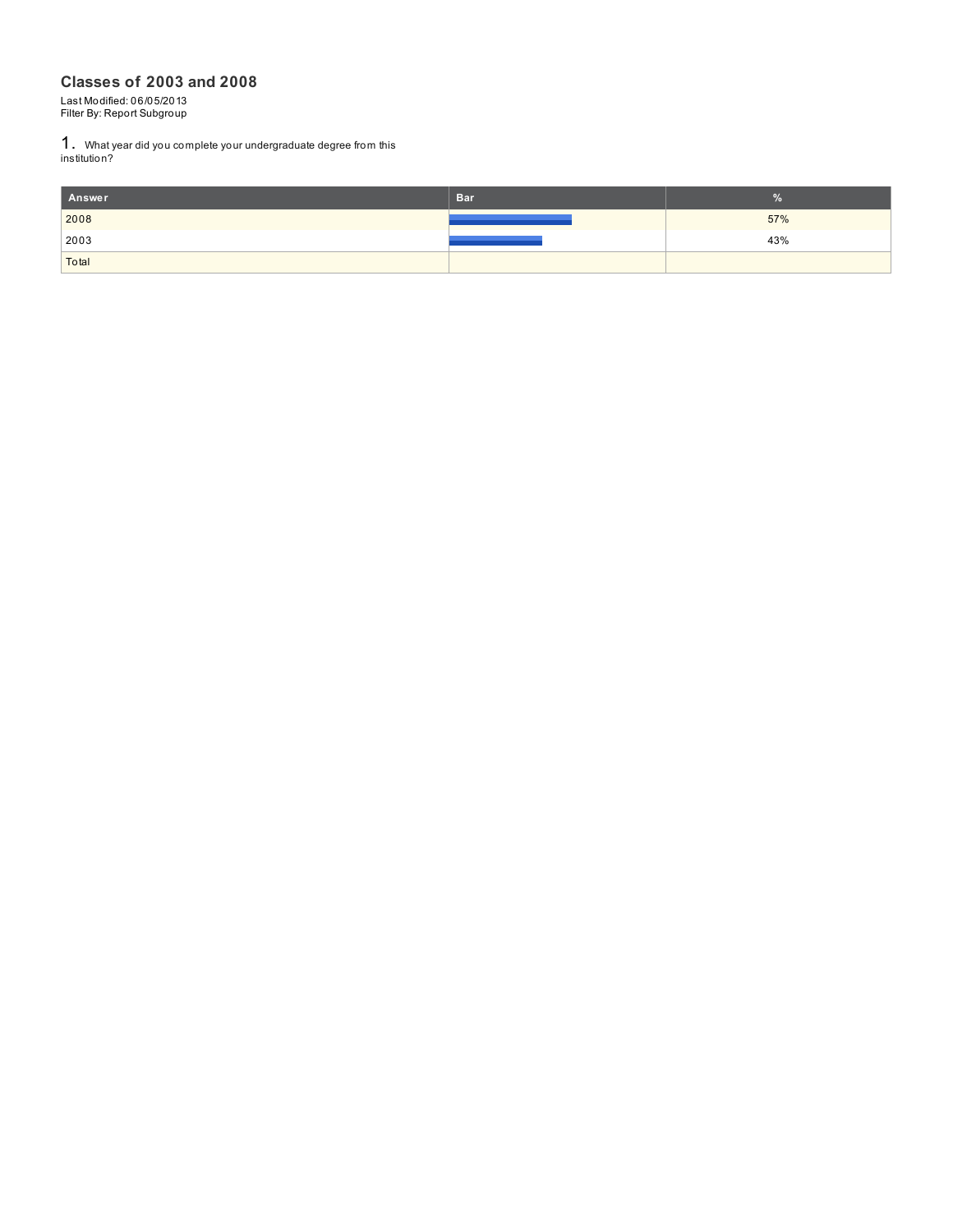2. Please indicate which of the following describes your current primary activity:

| Answer                                  | <b>Bar</b> | %     |
|-----------------------------------------|------------|-------|
| Employed, full-time                     |            | 61%   |
| Employed, part-time                     |            | 5%    |
| Employed, multiple jobs                 |            | 4%    |
| Graduate/Professional school, full-time |            | 23%   |
| Graduate/Professional school, part-time |            | 0%    |
| Military service                        |            | $1\%$ |
| Volunteer or national service           |            | 1%    |
| Not employed, but seeking               |            | 2%    |
| Not employed by choice                  |            | 3%    |
| Total                                   |            |       |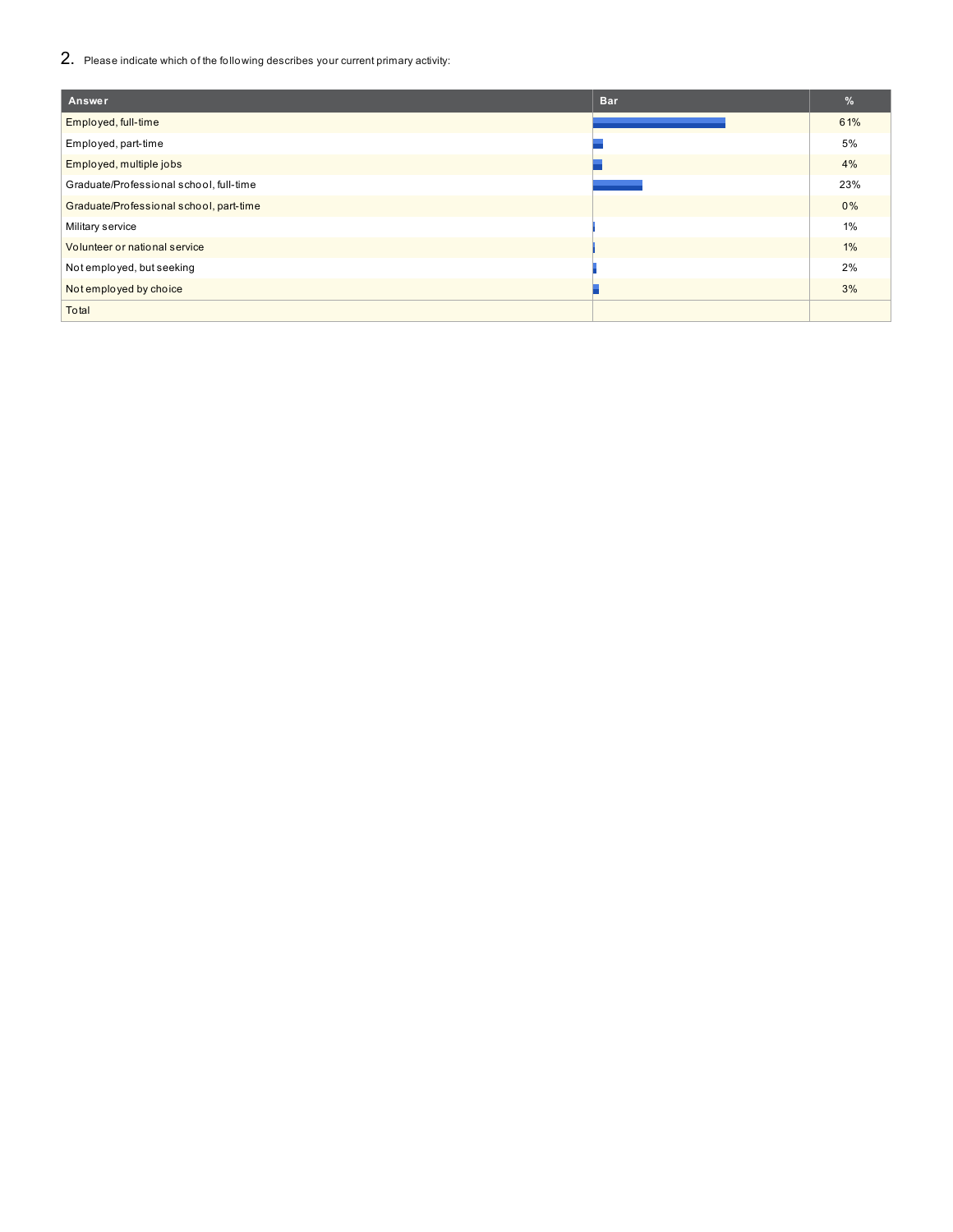

| Question                                                    | Do not plan to<br>pursue | Degree<br>received | <b>Currently enrolled or</b><br>working to ward | Degree you hope to attain in<br>the future | Total<br><b>Responses</b> |
|-------------------------------------------------------------|--------------------------|--------------------|-------------------------------------------------|--------------------------------------------|---------------------------|
| Second Bachelor's Degree                                    | 96%                      | 3%                 | $1\%$                                           | $1\%$                                      | 178                       |
| Master's Degree in Arts and Sciences (e.g.,<br>MS, MA, MFA) | 40%                      | 35%                | 12%                                             | 13%                                        | 208                       |
| Master's of Business Administration (MBA)                   | 76%                      | 7%                 | 3%                                              | 13%                                        | 188                       |
| Other Master's Degree (e.g., MSW, MSE,<br>MSN, MAT, MPA)    | 73%                      | 13%                | 5%                                              | 9%                                         | 186                       |
| Law Degree (e.g., JD, LLB)                                  | 86%                      | 7%                 | 7%                                              | $0\%$                                      | 186                       |
| Medical Degree (e.g., MD, DO, DDS, DVM,<br>PharmD)          | 93%                      | 3%                 | 4%                                              | 1%                                         | 182                       |
| <b>PhD</b>                                                  | 69%                      | 3%                 | 12%                                             | 16%                                        | 181                       |
| Other Doctoral Degree (e.g., EdD, DBA,<br>$PsyD$ )          | 93%                      | $1\%$              | $1\%$                                           | 6%                                         | 175                       |
| Other Degree or Certificate                                 | 83%                      | 9%                 | 3%                                              | 3%                                         | 149                       |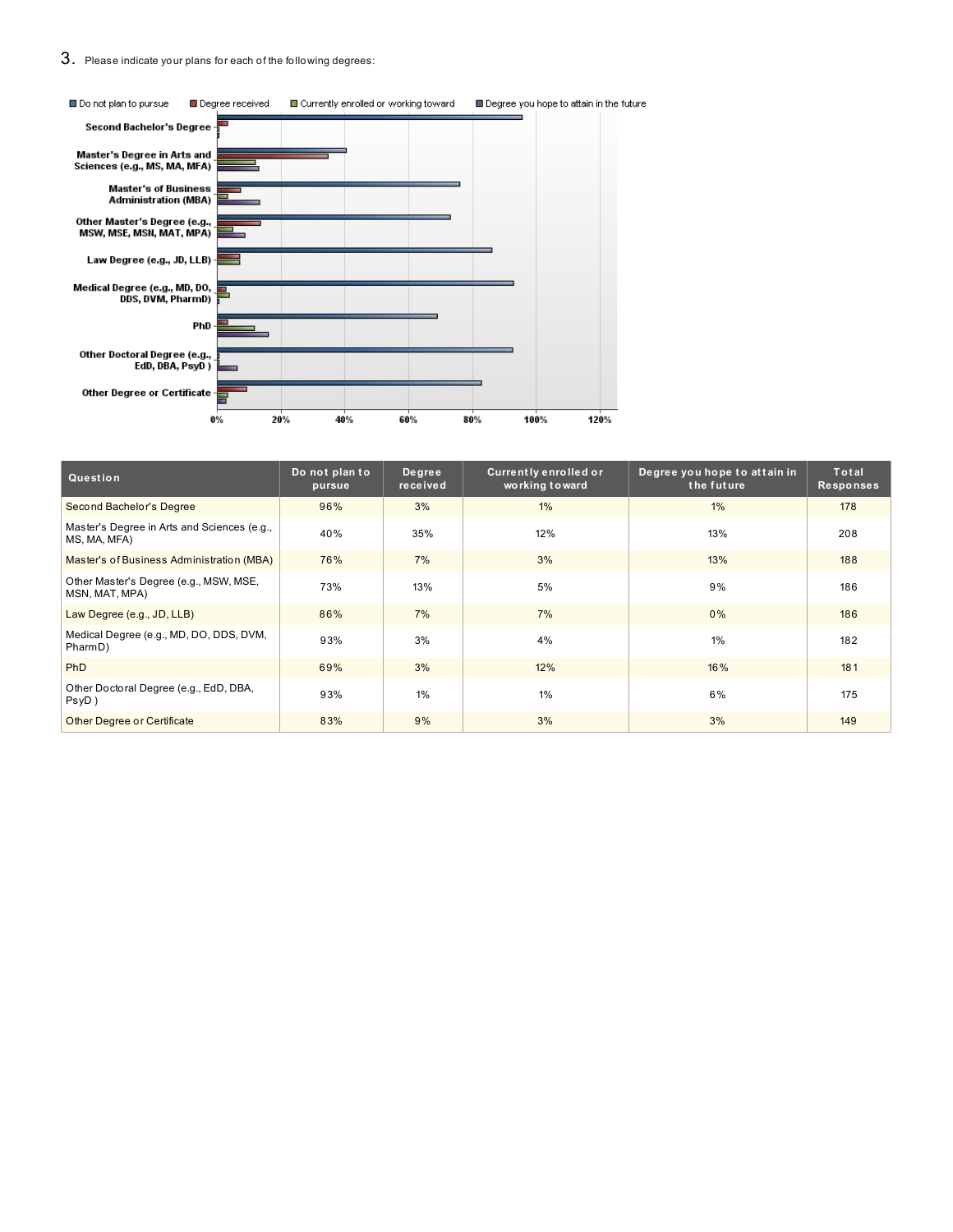$4_{\scriptscriptstyle\cdot\cdot}\,$  About how often do you engage in community service or volunteer work for organizations?

| Answer                | <b>Bar</b> | $\%$ |
|-----------------------|------------|------|
| less than once a year |            | 17%  |
| weekly                |            | 12%  |
| monthly               |            | 18%  |
| several times a year  |            | 28%  |
| once-twice a year     |            | 25%  |
| Total                 |            |      |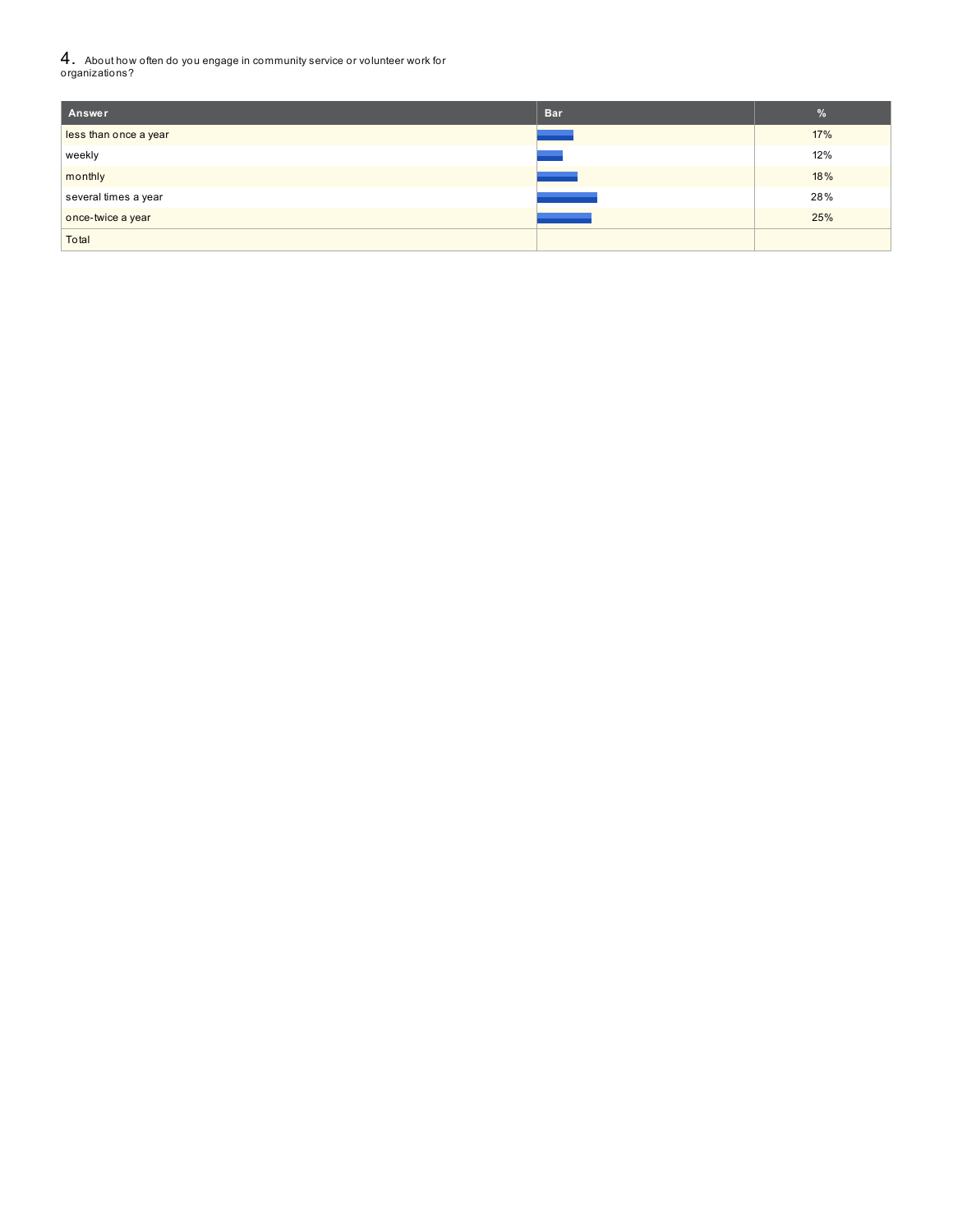### $5_{\cdot}\,$  What is your current personal status?

| Answer             | <b>Bar</b> | $\%$  |
|--------------------|------------|-------|
| Married            |            | 30%   |
| Living w/ partner  |            | 17%   |
| Widowed            |            | $0\%$ |
| Separated/Divorced |            | 1%    |
| Single             |            | 48%   |
| Other              |            | 4%    |
| Total              |            |       |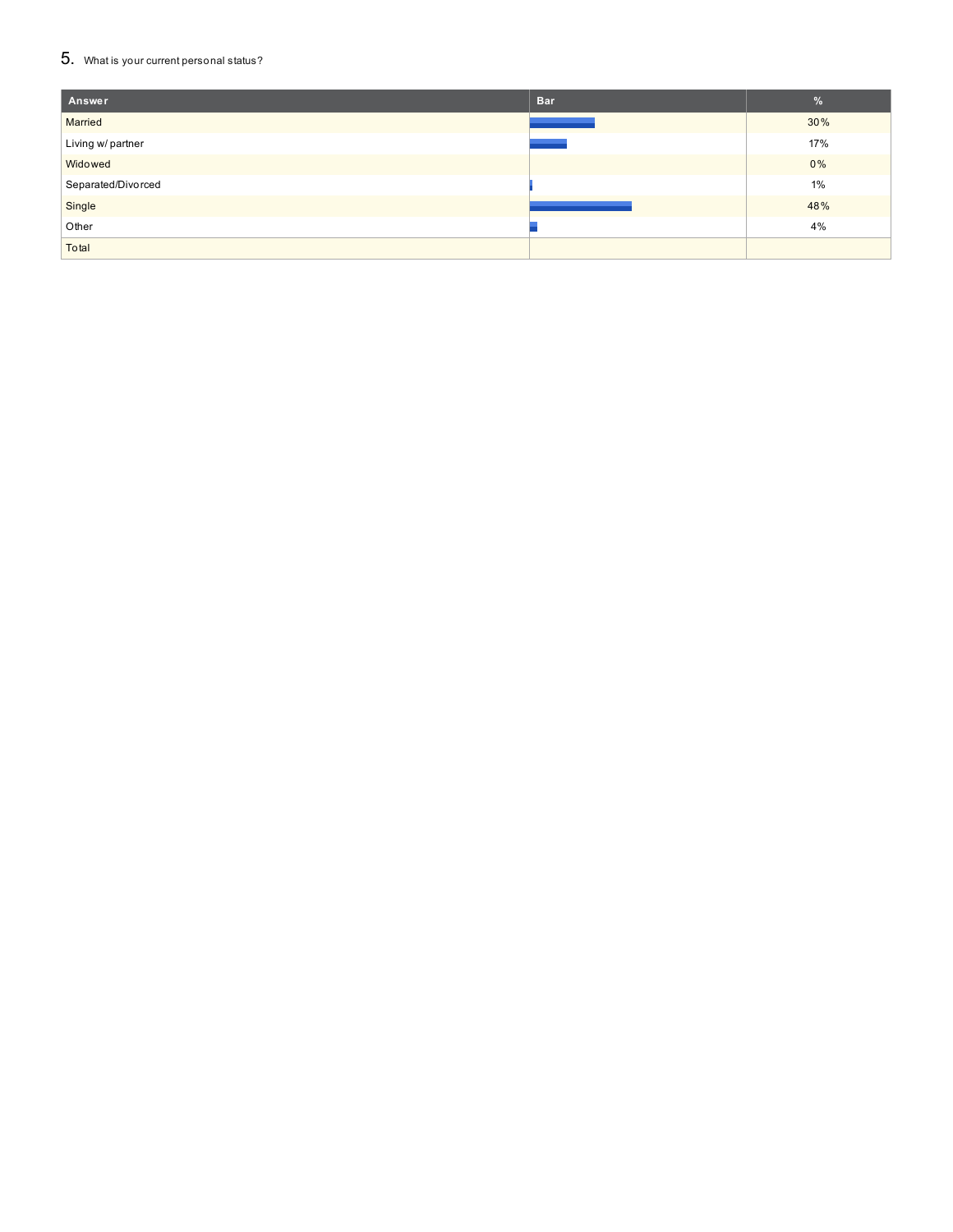### $6. \,$  How many dependent children do you have?

| Answer      | <b>Bar</b> | $\%$ |
|-------------|------------|------|
| None        |            | 88%  |
| 1 or 2      |            | 12%  |
| More than 2 |            | 0%   |
| Total       |            |      |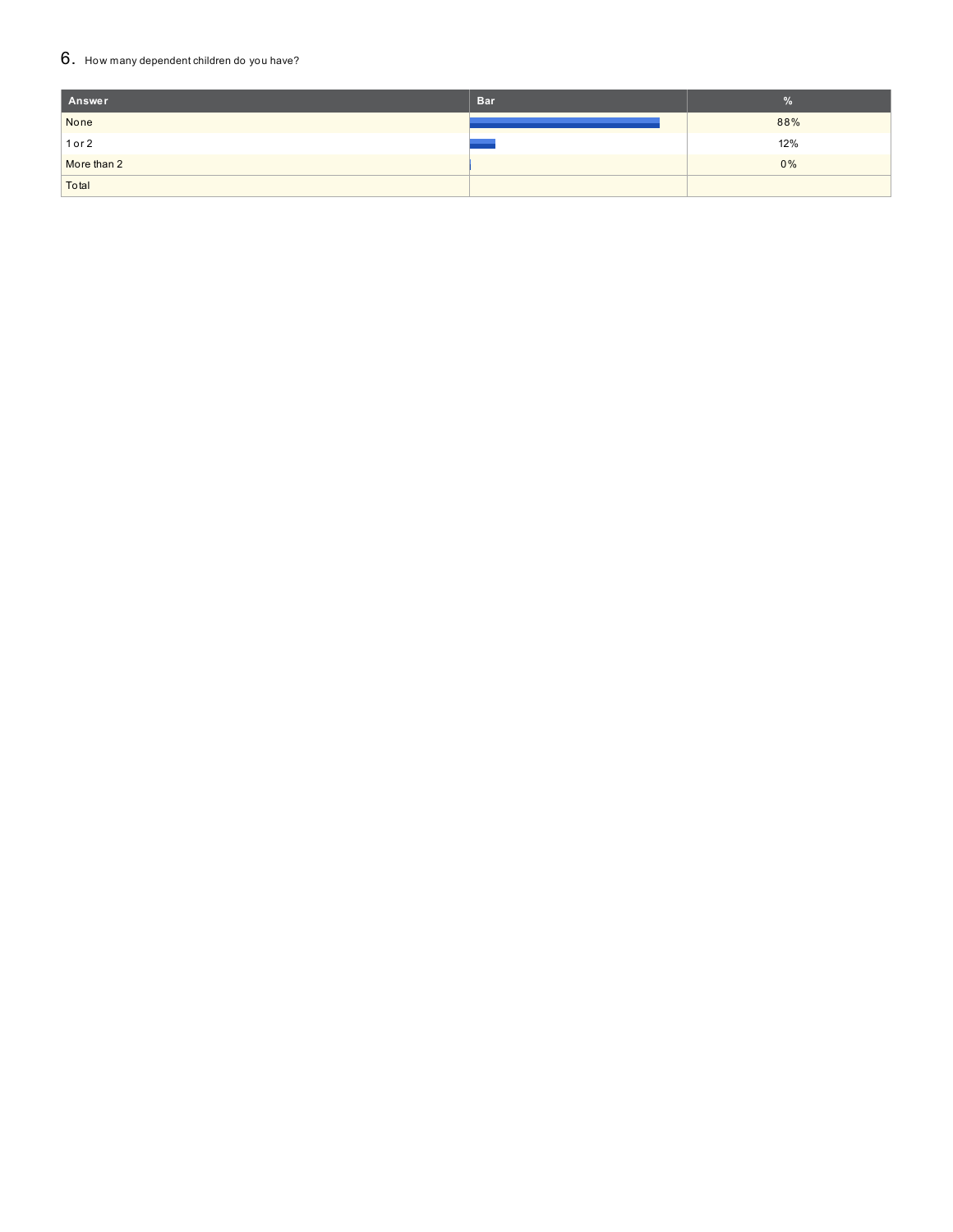7. What was the field of study of your undergraduate major(s)? (Check all that apply)

| Answer         | <b>Bar</b> | $\%$  |
|----------------|------------|-------|
| finearts       |            | 12%   |
| humanities     |            | 42%   |
| socsci         |            | 48%   |
| biosci         |            | 9%    |
| physcimathcs   |            | 6%    |
| business       |            | $0\%$ |
| education      |            | $0\%$ |
| engineering    |            | $0\%$ |
| healthsci      |            | $1\%$ |
| communications |            | $0\%$ |
| othermajor     |            | 2%    |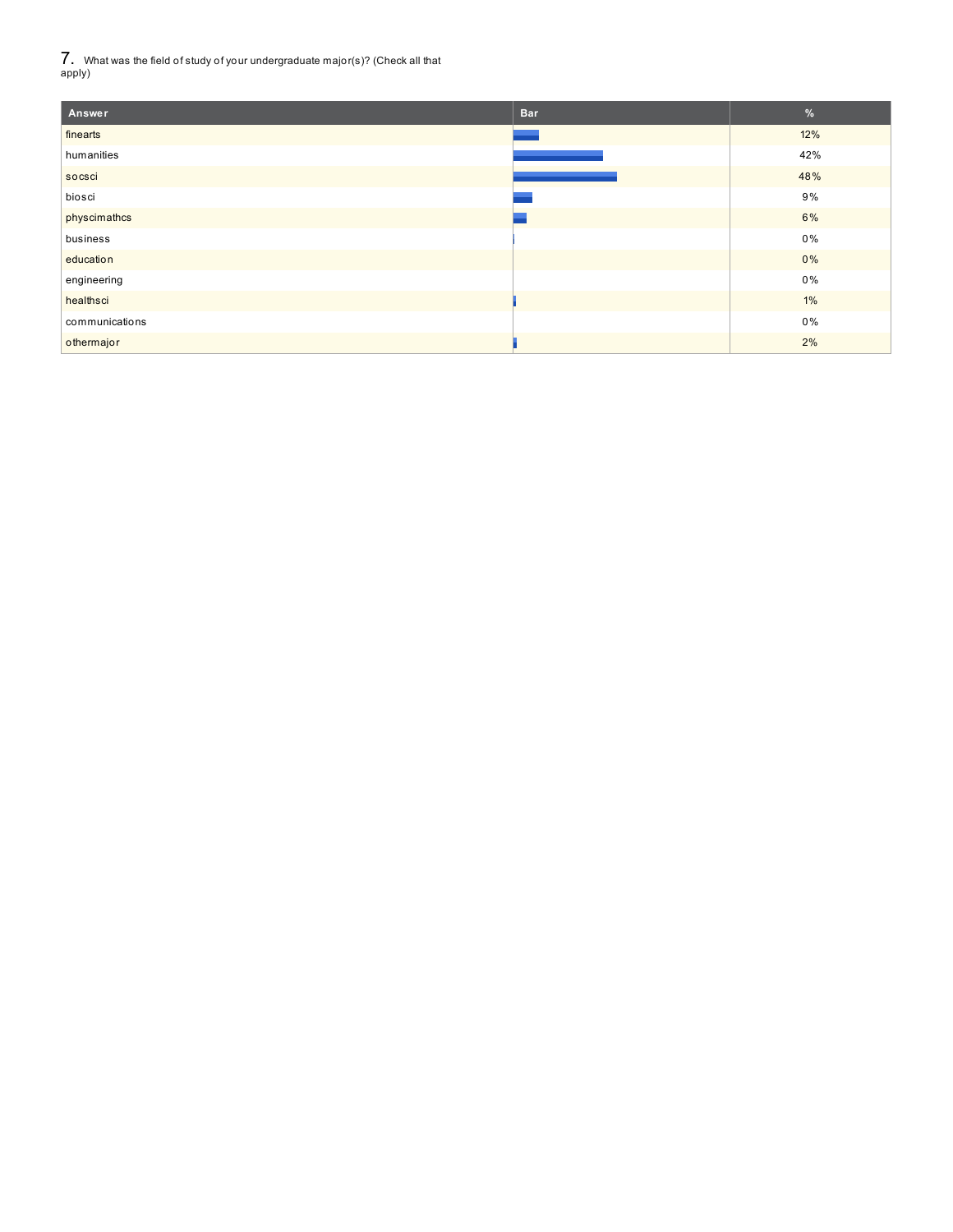8. Below are statements about your views of undergraduate faculty's interest in teaching and students. Please indicate the extent to which you agree or disagree with each. Most faculty with whom I had contact were ...



| Question                                                                                            | Strongly<br>disagree | <b>Disagree</b> | Neither agree nor<br>disagree | Agree | Strongly<br>agree | Total<br><b>Responses</b> |
|-----------------------------------------------------------------------------------------------------|----------------------|-----------------|-------------------------------|-------|-------------------|---------------------------|
| Genuinely interested in students.                                                                   | 3%                   | 0%              | 2%                            | 22%   | 73%               | 239                       |
| Interested in helping students grow in more than just academic areas.                               | 3%                   | $1\%$           | 11%                           | 34%   | 50%               | 238                       |
| Good at providing prompt and useful feedback.                                                       | 3%                   | 0%              | 5%                            | 42%   | 51%               | 238                       |
| Willing to spend time outside of class to discuss issues of interest and<br>importance to students. | 3%                   | $0\%$           | 3%                            | 23%   | 70%               | 237                       |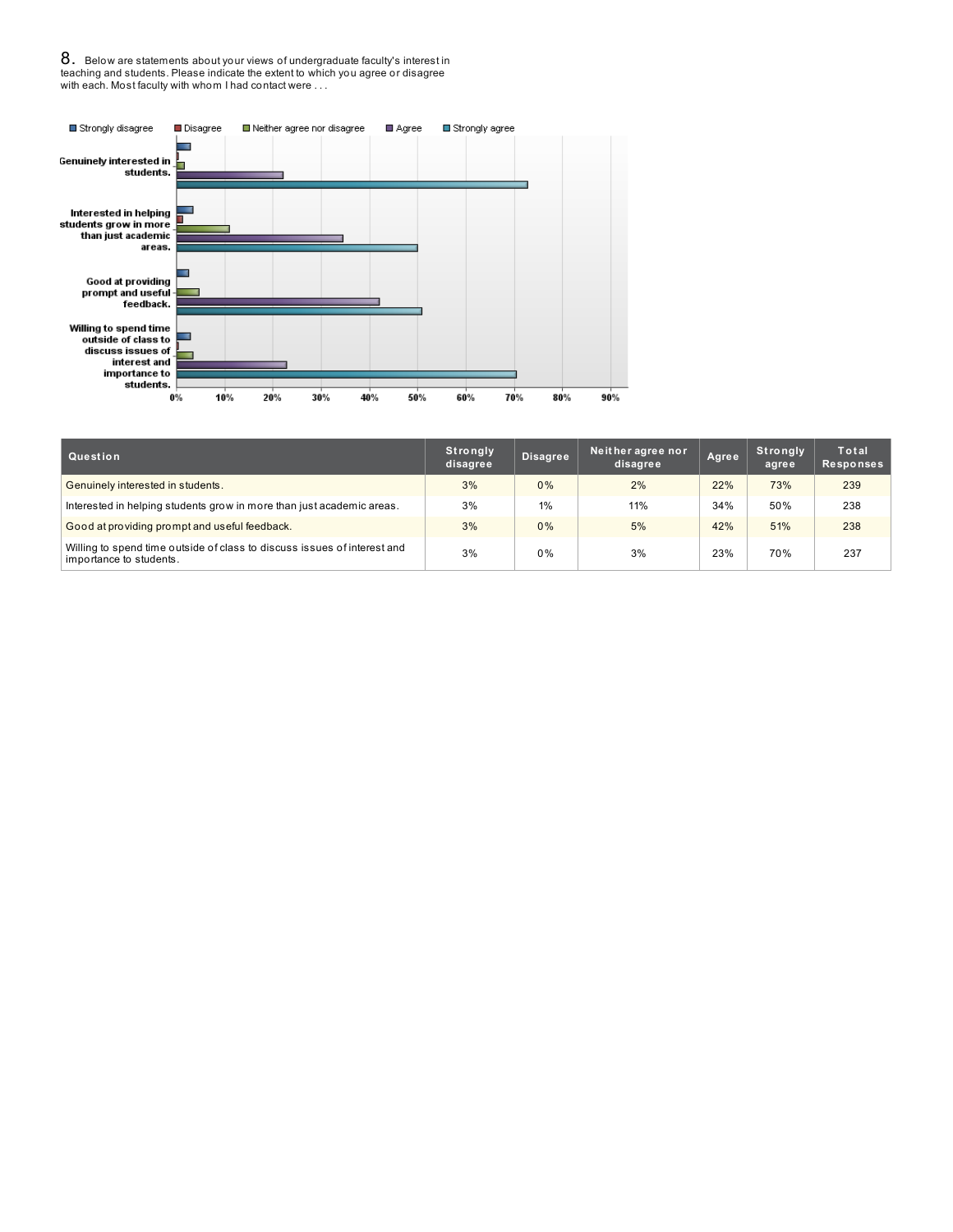9. Below are statements about your contact and interactions with faculty during your undergraduate experience. Please indicate the extent to which you agree or disagree with each.



| Question                                                                                                                | <b>Strongly</b><br>disagree | <b>Disagree</b> | Neither agree<br>nor disagree | Agree | <b>Strongly</b><br>agree | Total<br><b>Responses</b> |
|-------------------------------------------------------------------------------------------------------------------------|-----------------------------|-----------------|-------------------------------|-------|--------------------------|---------------------------|
| My nonclass room interactions with faculty had a positive influence on my<br>personal growth, values, and attitudes.    | 2%                          | $1\%$           | 11%                           | 33%   | 52%                      | 239                       |
| My nonclass room interactions with faculty had a positive influence on my<br>intellectual growth and interest in ideas. | 2%                          | 1%              | 8%                            | 28%   | 61%                      | 239                       |
| My nonclassroom interactions with faculty had a positive influence on my<br>career goals and aspirations.               | 3%                          | 6%              | 23%                           | 26%   | 41%                      | 239                       |
| I developed a close, personal relationship with at least one faculty member.                                            | 4%                          | 9%              | 10%                           | 28%   | 50%                      | 239                       |
| I was satisfied with the opportunities to meet and interact informally with faculty<br>members.                         | 3%                          | 5%              | 6%                            | 34%   | 52%                      | 239                       |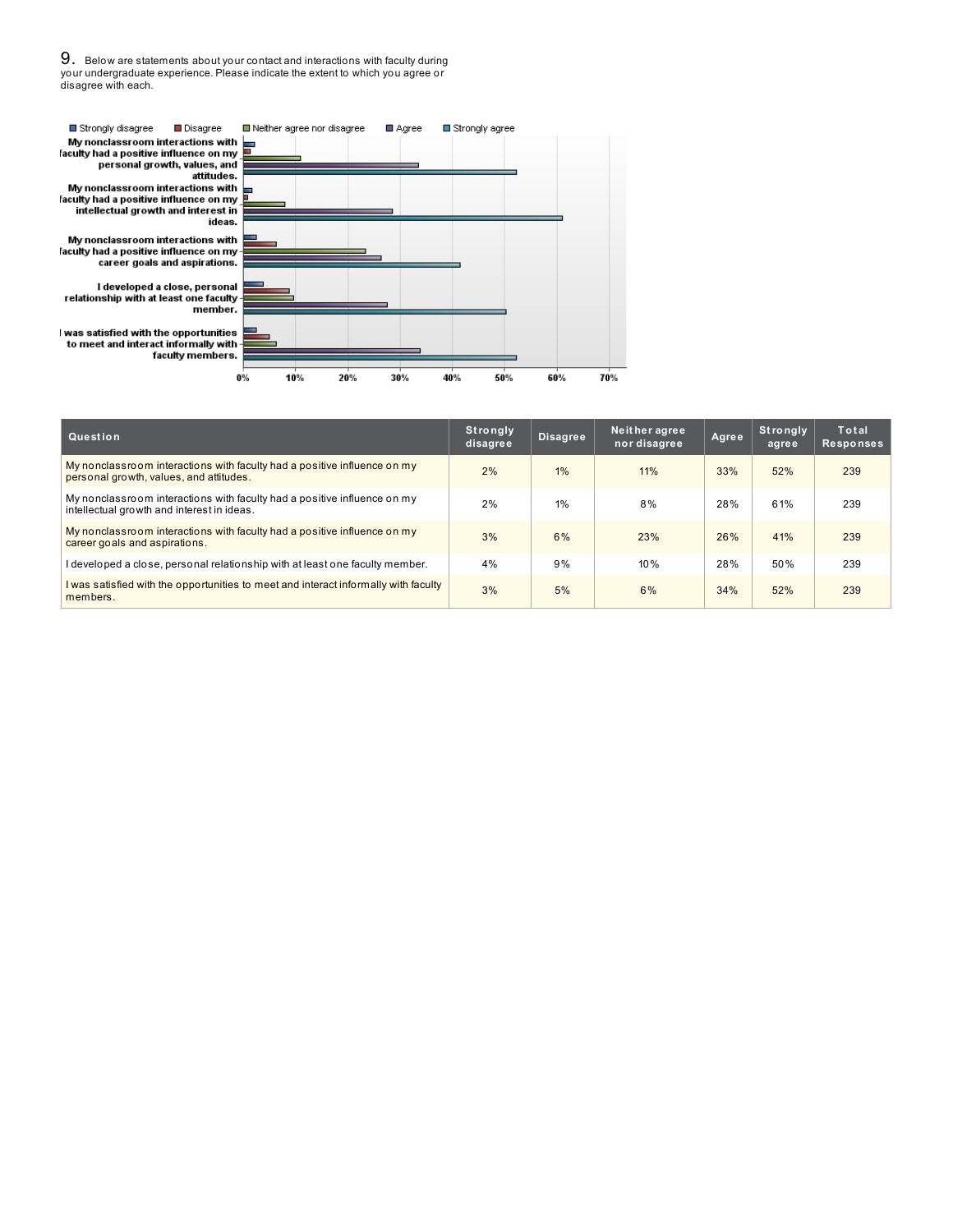10. Below are statements about experiences you may have had in your classes as an undergraduate. About how often did you experience each?



| Question                                                                                                        | Never | Rarely | <b>Sometimes</b> | Often | <b>Very</b><br>often | Total<br><b>Responses</b> |
|-----------------------------------------------------------------------------------------------------------------|-------|--------|------------------|-------|----------------------|---------------------------|
| Faculty posed challenging ideas in class.                                                                       | $0\%$ | 0%     | 6%               | 34%   | 61%                  | 231                       |
| Faculty asked me to show how a particular course concept could be applied to an actual<br>problem or situation. | 0%    | 7%     | 31%              | 33%   | 29%                  | 230                       |
| Faculty asked me to point out any fallacies in ideas, principles, or points of view presented in the<br>course. | $0\%$ | 5%     | 23%              | 33%   | 39%                  | 229                       |
| Faculty asked me to argue for or against a particular point of view.                                            | $0\%$ | 5%     | 18%              | 31%   | 46%                  | 231                       |
| Faculty challenged my ideas in class.                                                                           | $0\%$ | 3%     | 20%              | 30%   | 48%                  | 230                       |
| Students challenged each other's ideas in class.                                                                | 0%    | 2%     | 13%              | 34%   | 50%                  | 231                       |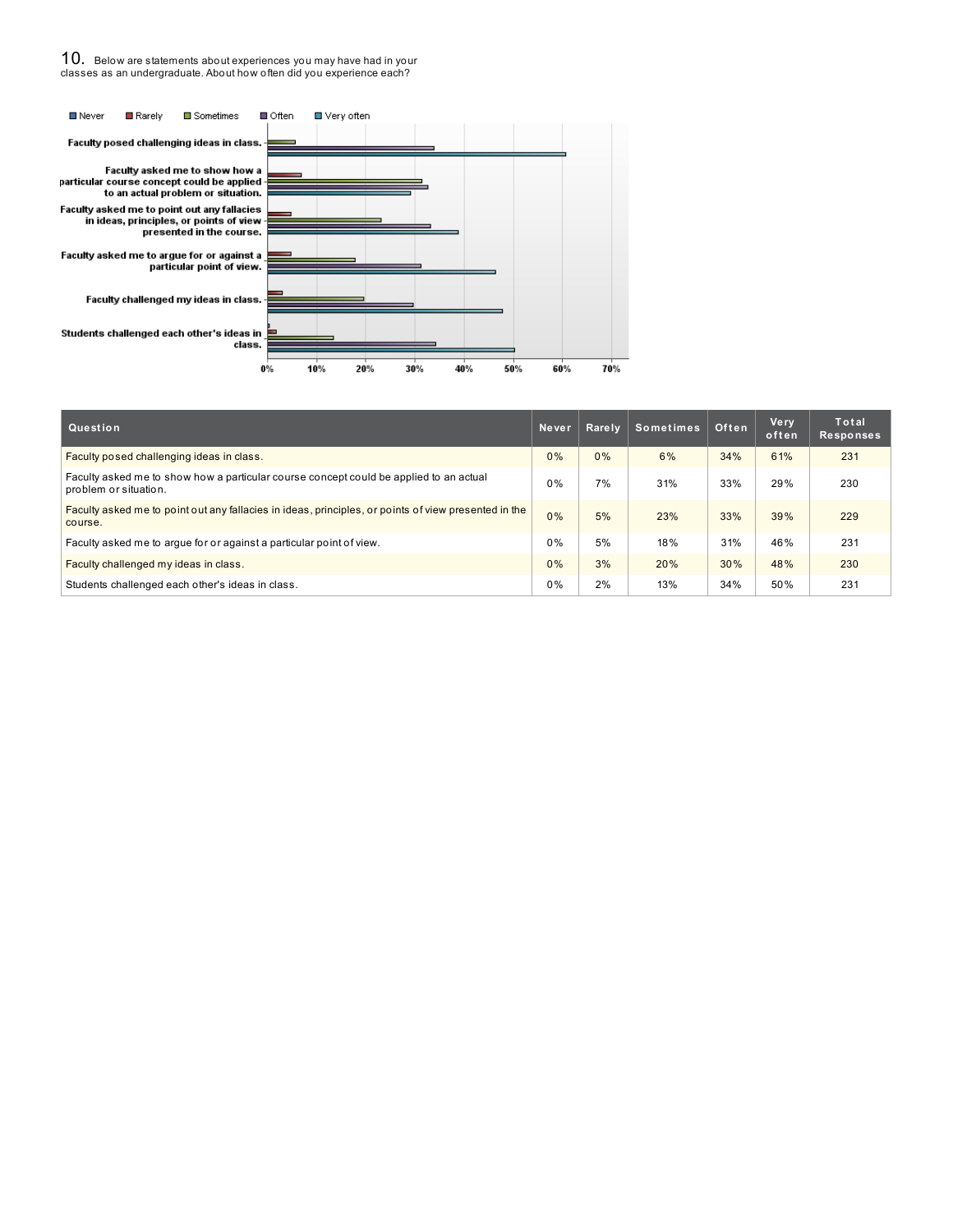### 11. Below are descriptions of the types of exams or assignments you may have had as an undergraduate. About how often did you undertake each?



| Question                                                                            | Never | Rarely | <b>Sometimes</b> | Often | Very often | <b>Total Responses</b> |
|-------------------------------------------------------------------------------------|-------|--------|------------------|-------|------------|------------------------|
| Wrote essays.                                                                       | 0%    | $1\%$  | 5%               | 20%   | 74%        | 230                    |
| Completed assignments or projects in which you solved problems.                     | 1%    | 12%    | 35%              | 22%   | 30%        | 226                    |
| Made oral presentations.                                                            | 0%    | 14%    | 43%              | 29%   | 14%        | 229                    |
| Used course content to address a problem not presented in the course.               | 2%    | 10%    | 49%              | 25%   | 14%        | 227                    |
| Compared or contrasted topics or ideas from a course.                               | 0%    | 3%     | 19%              | 38%   | 40%        | 230                    |
| Pointed out the strengths and weaknesses of a particular argument or point of view. | 0%    | 4%     | 15%              | 33%   | 47%        | 229                    |
| Arqued for or against a particular point of view and defended my argument.          | 0%    | 5%     | 18%              | 30%   | 47%        | 230                    |
| Connected what I learned in multiple courses.                                       | 0%    | 5%     | 19%              | 31%   | 45%        | 230                    |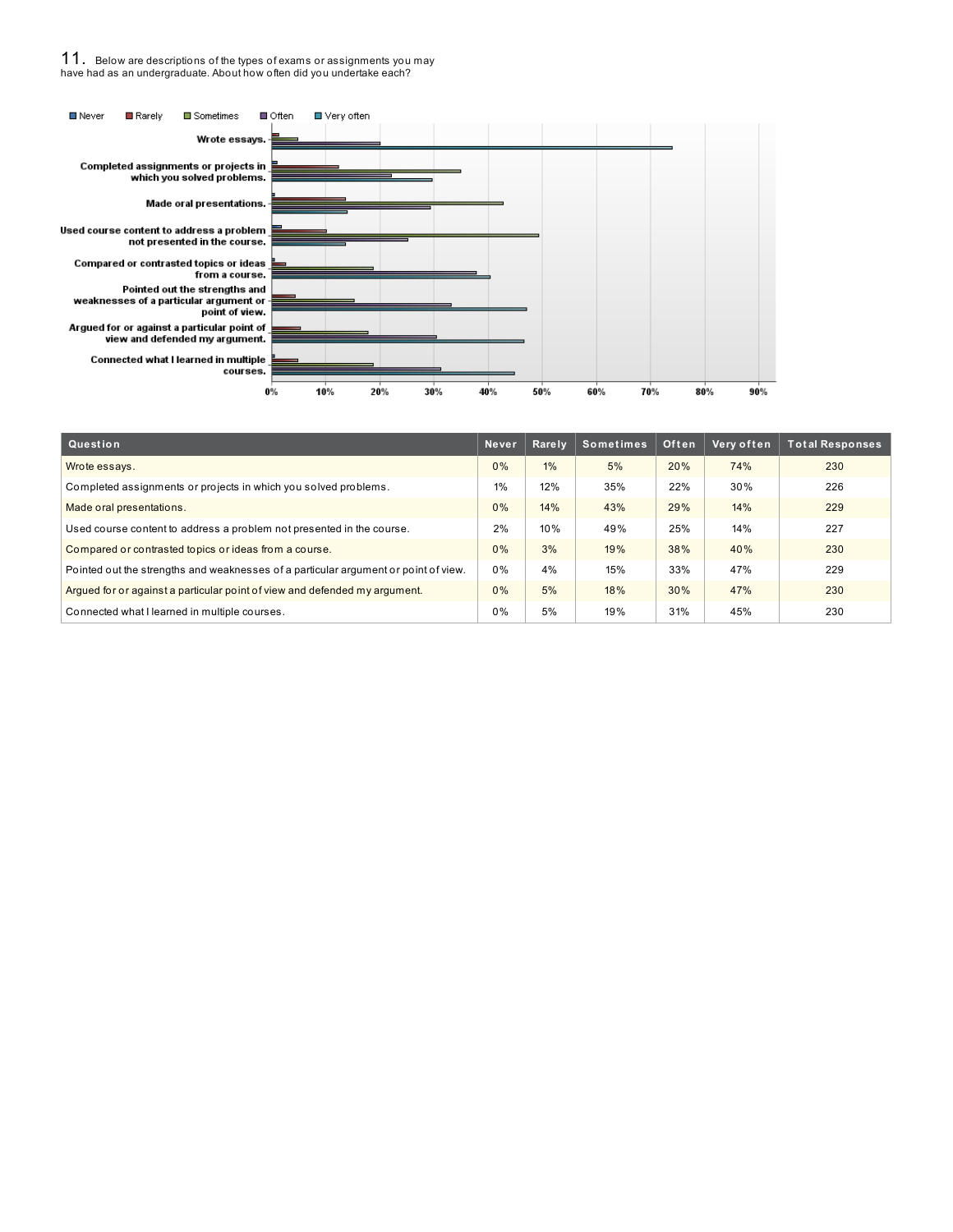

| Question                                                                                                                                       | <b>Never</b> | Rarely | Sometimes   Often |     | <b>Very</b><br>often | <b>Total</b><br><b>Responses</b> |
|------------------------------------------------------------------------------------------------------------------------------------------------|--------------|--------|-------------------|-----|----------------------|----------------------------------|
| Attended events focused on cultural, social, political, or diversity-related topics.                                                           | $1\%$        | 10%    | 38%               | 28% | 23%                  | 230                              |
| Had discussions about intergroup relations with students differing from you in race, national origin,<br>values, religion, or political views. | $1\%$        | 21%    | 31%               | 19% | 28%                  | 229                              |
| Had serious discussions with other students about different lifestyles or customs.                                                             | $0\%$        | 10%    | 29%               | 32% | 29%                  | 230                              |
| Had serious discussions with faculty or staff whose political, social, or religious opinions were<br>different from my own.                    | 5%           | 24%    | 36%               | 22% | 13%                  | 230                              |
| Had serious discussions with students whose political, social, or religious opinions were different<br>from my own.                            | 1%           | 16%    | 28%               | 25% | 30%                  | 229                              |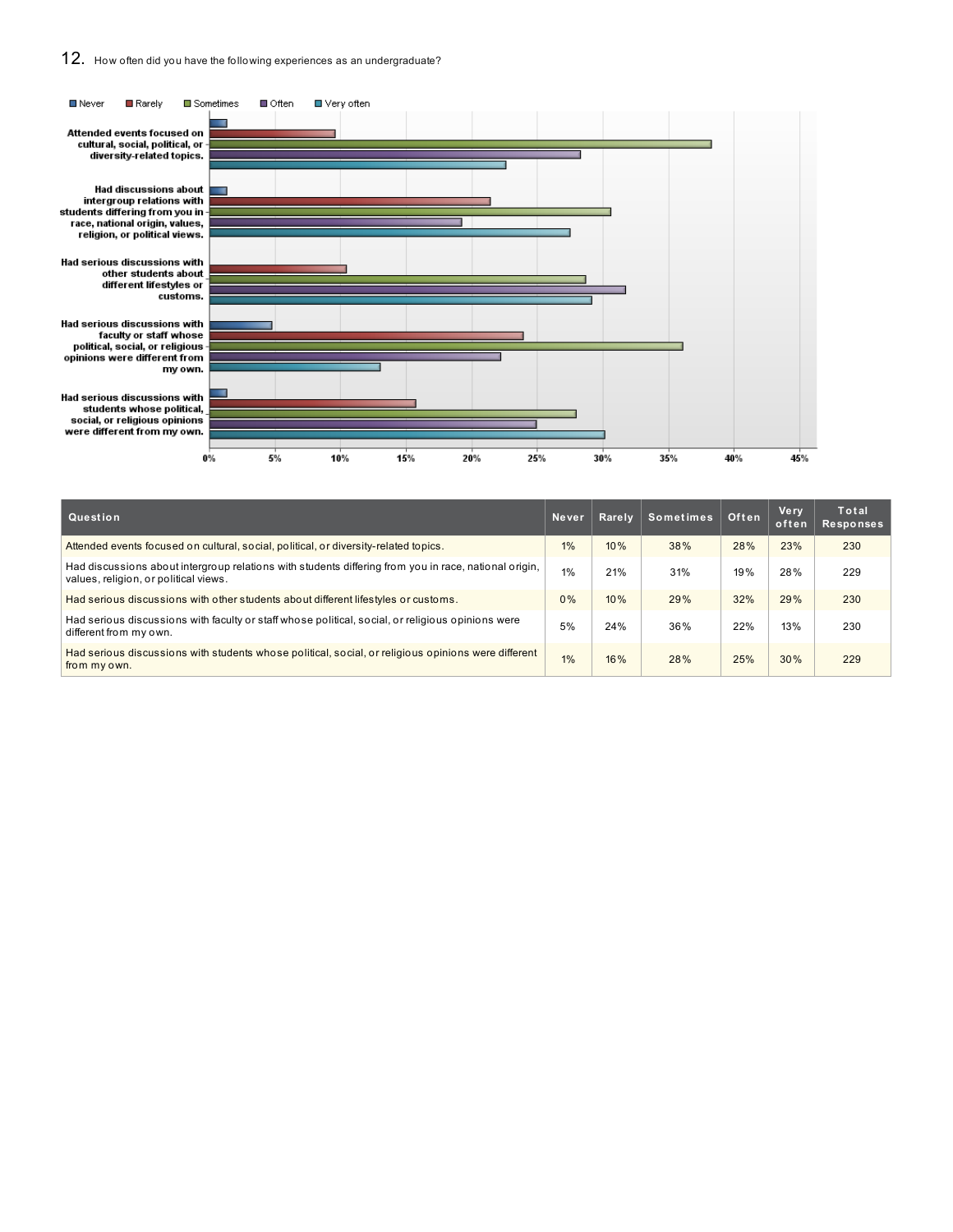

| Question                                                                                                                                                               | <b>Very</b><br>little | Somewhat | Sufficiently | Considerably | Total<br><b>Responses</b> |
|------------------------------------------------------------------------------------------------------------------------------------------------------------------------|-----------------------|----------|--------------|--------------|---------------------------|
| Careful reading: Comprehension and analysis of written texts within and across genres.                                                                                 | 0%                    | 4%       | 22%          | 75%          | 216                       |
| Critical thinking: Examination of ideas, evidence, and assumptions before accepting or<br>formulating a conclusion.                                                    | 0%                    | 3%       | 13%          | 84%          | 216                       |
| Creative thinking: Developing or combining ideas, images, or expertise in innovative ways.                                                                             | $1\%$                 | 8%       | 31%          | 61%          | 216                       |
| Information literacy: Locating, evaluating, and using information effectively and responsibly for<br>a particular purpose.                                             | 0%                    | 5%       | 29%          | 66%          | 216                       |
| Quantitative literacy: Seeking, understanding, and using quantitative information appropriately<br>to solve problems or make arguments.                                | 6%                    | 20%      | 33%          | 41%          | 215                       |
| Effective writing: Conveying accurate and compelling content in clear, expressive, and<br>audience-appropriate prose.                                                  | 0%                    | 6%       | 20%          | 75%          | 215                       |
| Effective speaking: Conveying accurate and compelling content in clear, expressive, and<br>audience-appropriate oral presentations.                                    | 3%                    | 21%      | 40%          | 35%          | 215                       |
| Teamwork: Contributing to a team, facilitating the work of team members, and fostering a<br>constructive team climate.                                                 | 7%                    | 25%      | 35%          | 34%          | 215                       |
| Problem solving: Designing, evaluating, and implementing a strategy to answer questions or<br>achieve a goal.                                                          | 4%                    | 14%      | 40%          | 42%          | 215                       |
| Civic engagement: Promoting the quality of life in a community, through both political and<br>nonpolitical processes.                                                  | 10%                   | 26%      | 31%          | 33%          | 215                       |
| Intercultural knowledge and competence: Information, skills, and commitments that support<br>effective and appropriate interactions in a variety of cultural contexts. | 4%                    | 23%      | 35%          | 38%          | 213                       |
| Ethical reasoning: Recognizing ethical issues, examining different ethical perspectives, and<br>considering the ramifications of alternative actions.                  | 2%                    | 11%      | 38%          | 50%          | 216                       |
| Integrative thinking: The habit of connecting ideas and experiences, and the ability to transfer<br>learning to novel situations.                                      | 1%                    | 9%       | 27%          | 63%          | 215                       |

100%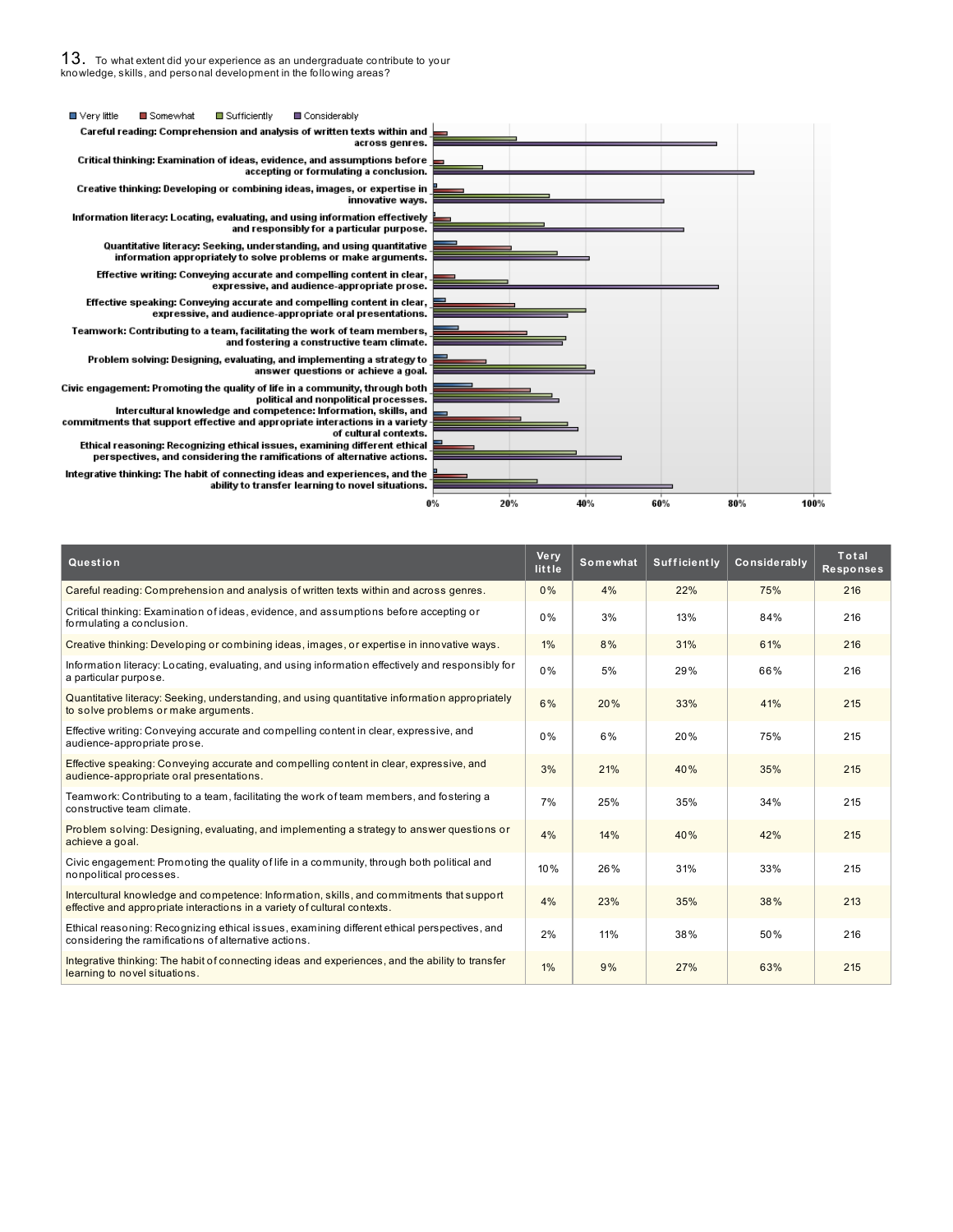${\bf 14}_{\cdot}\;$  Overall, to what extent did your undergraduate experience prepare you for<br>the following activities?



| Question                                                                                                                                     | <b>Very</b><br>little | Somewhat | Sufficiently | <b>Considerably</b> | Total<br><b>Responses</b> |
|----------------------------------------------------------------------------------------------------------------------------------------------|-----------------------|----------|--------------|---------------------|---------------------------|
| Graduate or professional school                                                                                                              | 1%                    | 10%      | 30%          | 58%                 | 210                       |
| Current career                                                                                                                               | 5%                    | 17%      | 37%          | 41%                 | 214                       |
| Social and civic involvement                                                                                                                 | 5%                    | 22%      | 39%          | 34%                 | 214                       |
| Interpersonal relationships and family living                                                                                                | 7%                    | 21%      | 39%          | 33%                 | 215                       |
| Responsibilities of post-undergraduate life (e.g., managing finances, maintaining health,<br>creating a home)                                | 31%                   | 36%      | 28%          | 5%                  | 215                       |
| Continued learning on my own or outside of a degree program (e.g., learning a new language,<br>professional certification, learning a craft) | 5%                    | 12%      | 31%          | 51%                 | 214                       |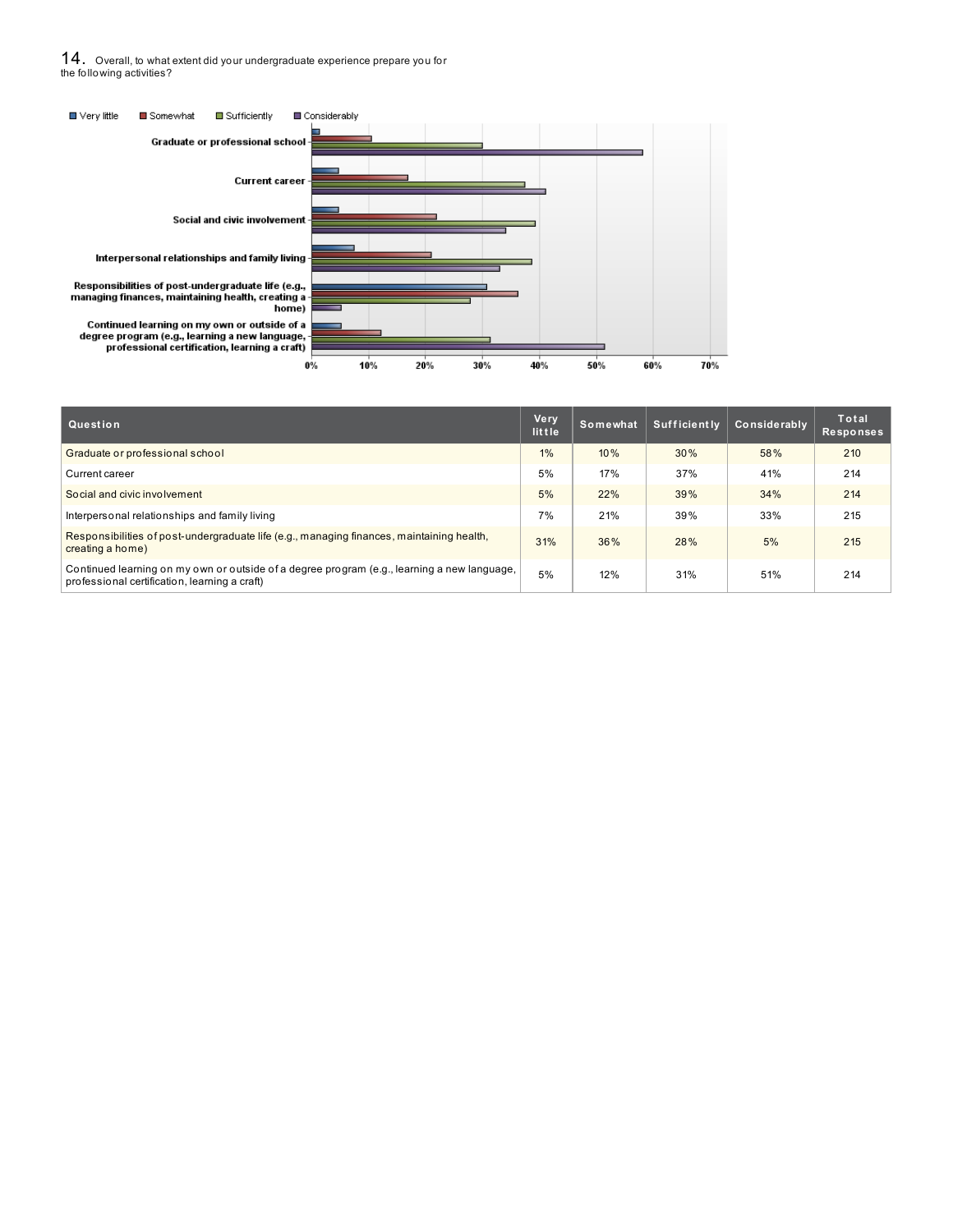15. To what extent did your experience with each of the following as an undergraduate contribute to your learning and personal development after you graduated?



| Question                                 | Very little | Somewhat | Sufficiently | Considerably | <b>Total Responses</b> |
|------------------------------------------|-------------|----------|--------------|--------------|------------------------|
| Student or campus government             | 31%         | 29%      | 27%          | 12%          | 51                     |
| Intercollegiate athletics                | 18%         | 4%       | 20%          | 59%          | 80                     |
| Intramural or club sports                | 21%         | 32%      | 26%          | 20%          | 103                    |
| Student publications                     | 22%         | 44%      | 17%          | 17%          | 87                     |
| Performing arts/music                    | 13%         | 22%      | 30%          | 35%          | 128                    |
| Political organizations or clubs         | 29%         | 25%      | 24%          | 22%          | 96                     |
| <b>Community service</b>                 | 17%         | 33%      | 29%          | 21%          | 170                    |
| Sorority/Fraternity                      | 24%         | 18%      | 16%          | 42%          | 55                     |
| Religious groups                         | 33%         | 38%      | 10%          | 19%          | 79                     |
| Internships (paid or unpaid)             | 9%          | 27%      | 32%          | 32%          | 109                    |
| Study abroad                             | 1%          | 5%       | 19%          | 75%          | 112                    |
| Service organizations (on or off campus) | 18%         | 34%      | 26%          | 22%          | 147                    |
| Multicultural student groups             | 20%         | 37%      | 21%          | 23%          | 97                     |
| Work with faculty on research            | 12%         | 20%      | 21%          | 47%          | 97                     |
| Independent study                        | 9%          | 15%      | 38%          | 39%          | 114                    |
| On-campus employment                     | 15%         | 22%      | 34%          | 28%          | 131                    |
| Off-campus employment                    | 14%         | 34%      | 22%          | 30%          | 64                     |
| Other                                    | 0%          | 0%       | 0%           | 83%          | 5                      |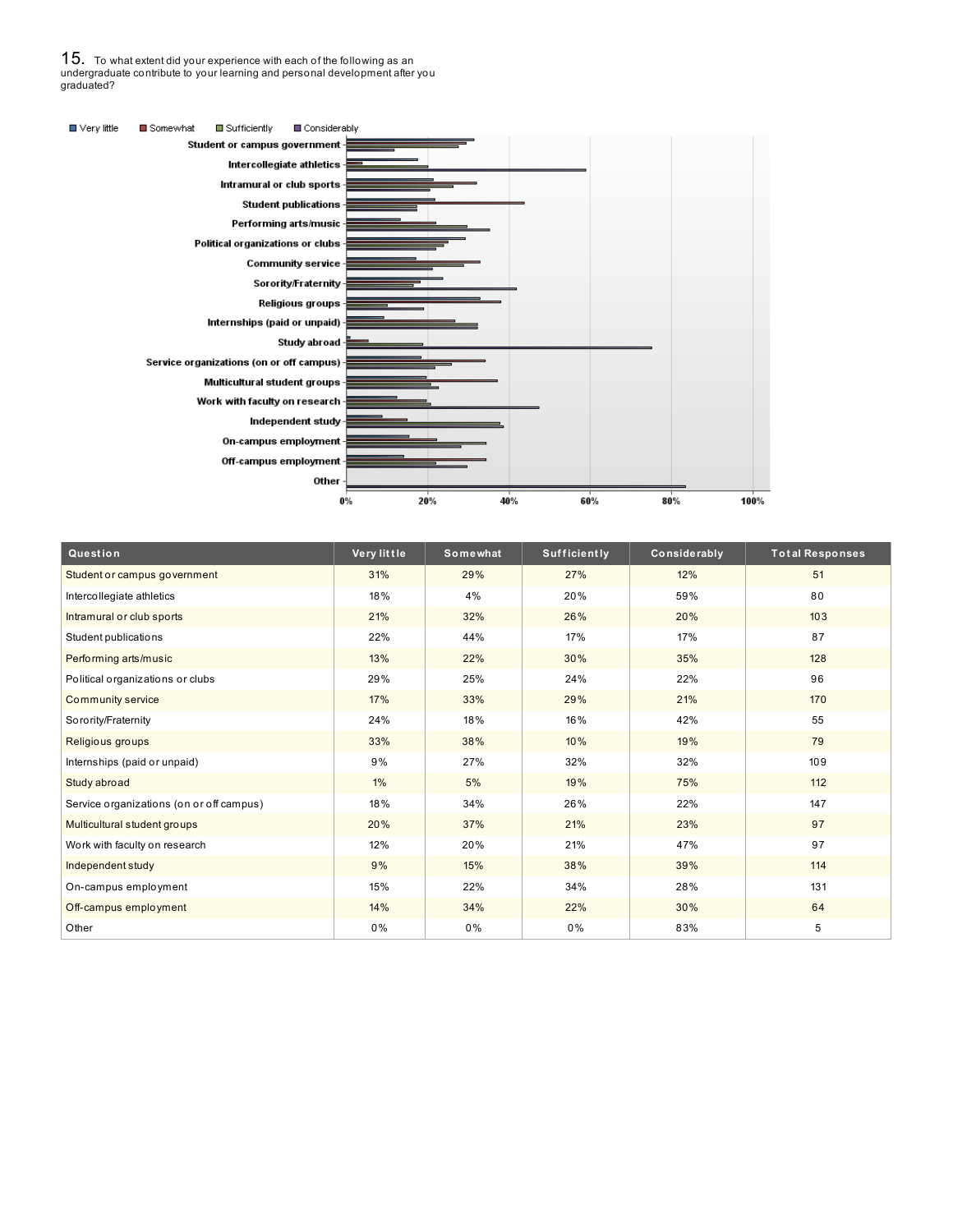### 16. How connected do you feel to your undergraduate institution?

| Answer                 | <b>Bar</b> |     |
|------------------------|------------|-----|
| No connection          |            | 0%  |
| Very little connection |            | 7%  |
| Some connection        |            | 28% |
| Very strong connection |            | 64% |
| Total                  |            |     |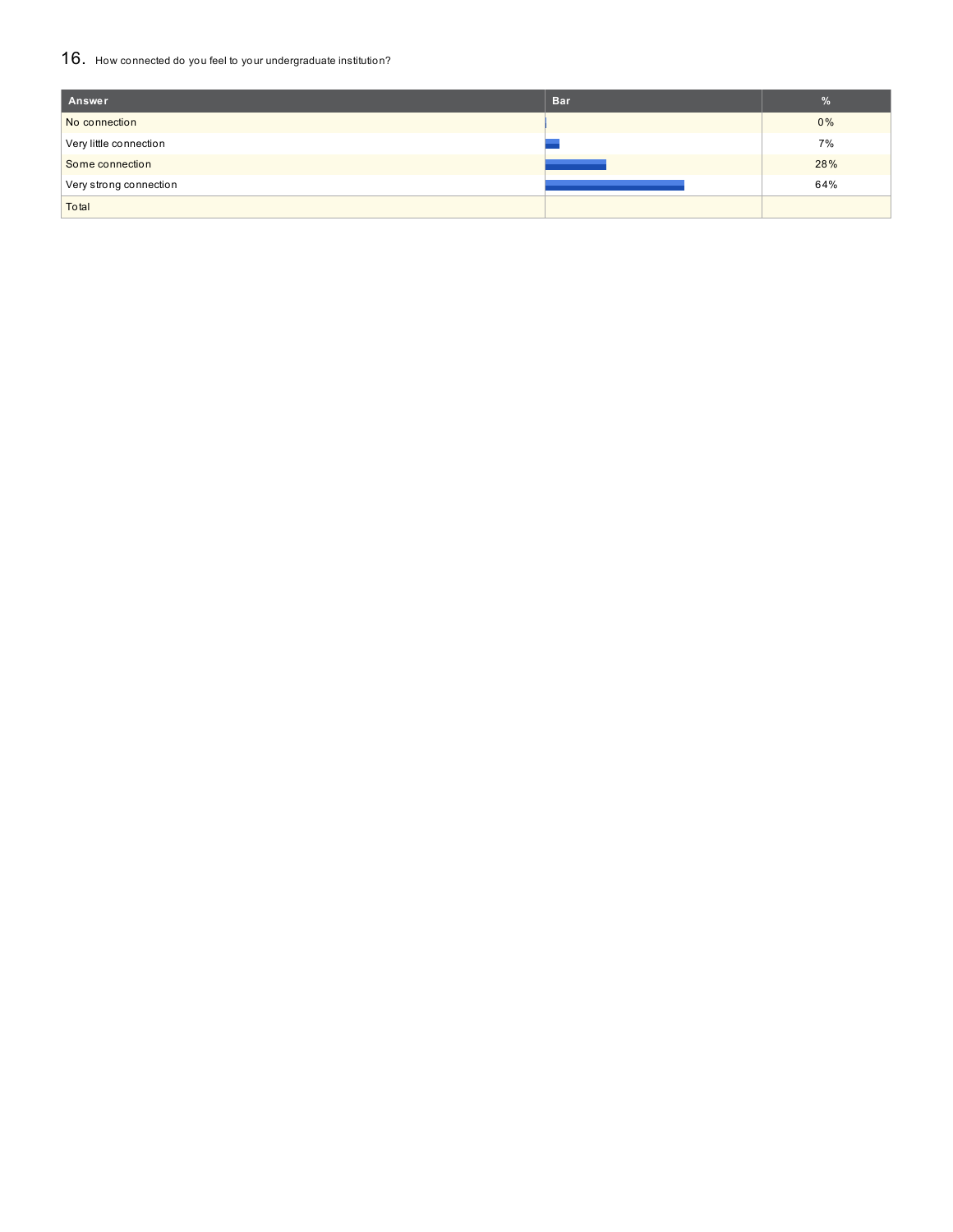17. Overall, how satisfied have you been with your undergraduate education?

| Answer                             | <b>Bar</b> | %     |
|------------------------------------|------------|-------|
| Very dissatisfied                  |            | 0%    |
| Dissatisfied                       |            | 2%    |
| Neither satisfied nor dissatisfied |            | $1\%$ |
| Satisfied                          | __         | 27%   |
| Very satisfied                     |            | 70%   |
| Total                              |            |       |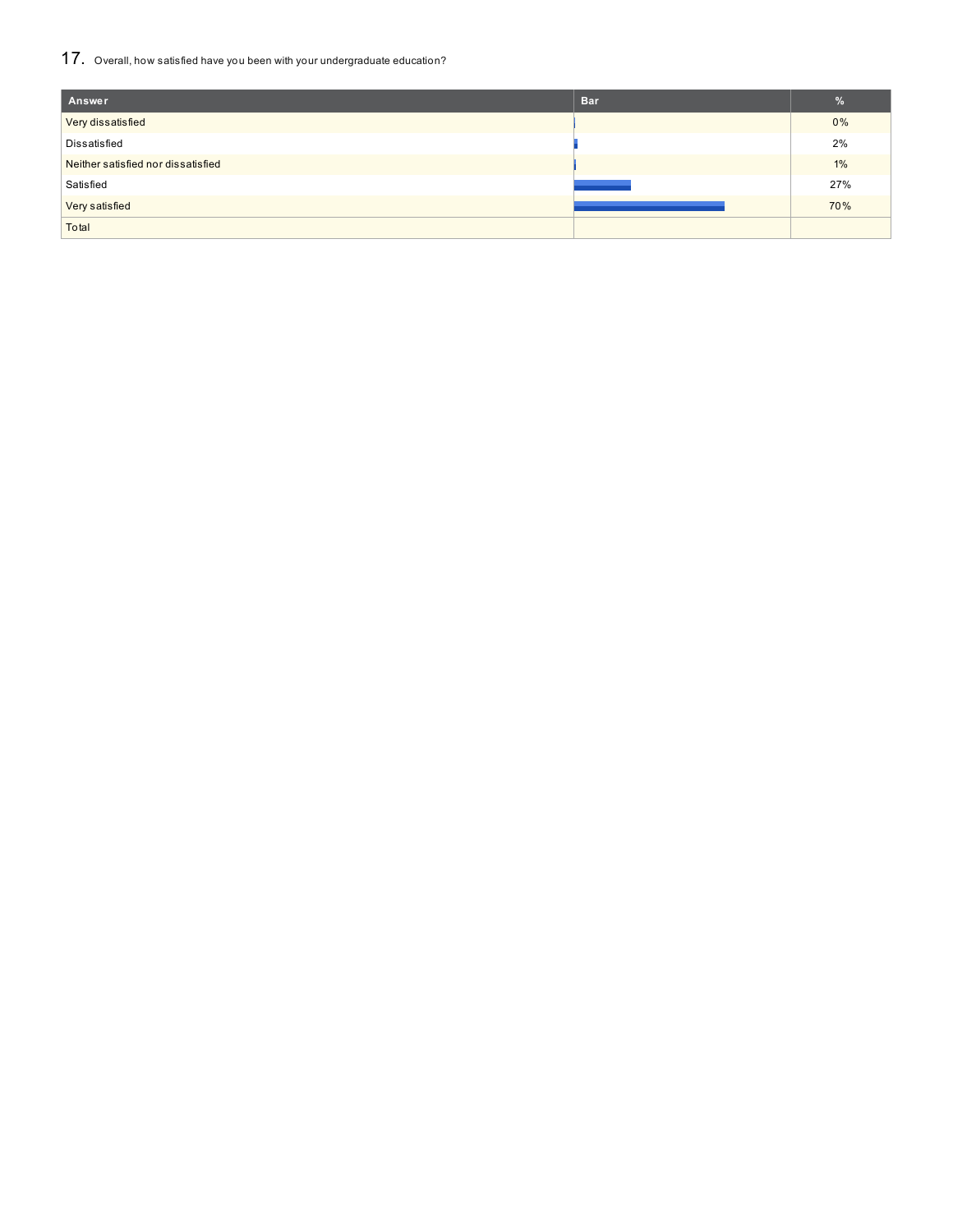${\bf 18.} \;\;$  At what point did you secure your first paying job after graduating from<br>your undergraduate institution?

| Answer                                                                                       | <b>Bar</b> | $\frac{1}{2}$ |
|----------------------------------------------------------------------------------------------|------------|---------------|
| While enrolled as an undergraduate.                                                          |            | 33%           |
| During the first six months after graduation.                                                |            | 47%           |
| During the second six months after graduation.                                               |            | 7%            |
| More than a year after graduation.                                                           |            | 8%            |
| I have not yet sought a paying job; I am a full-time student or engaged in other activities. |            | 5%            |
| I have sought a paying job, but I have not yet found one.                                    |            | 0%            |
| Total                                                                                        |            |               |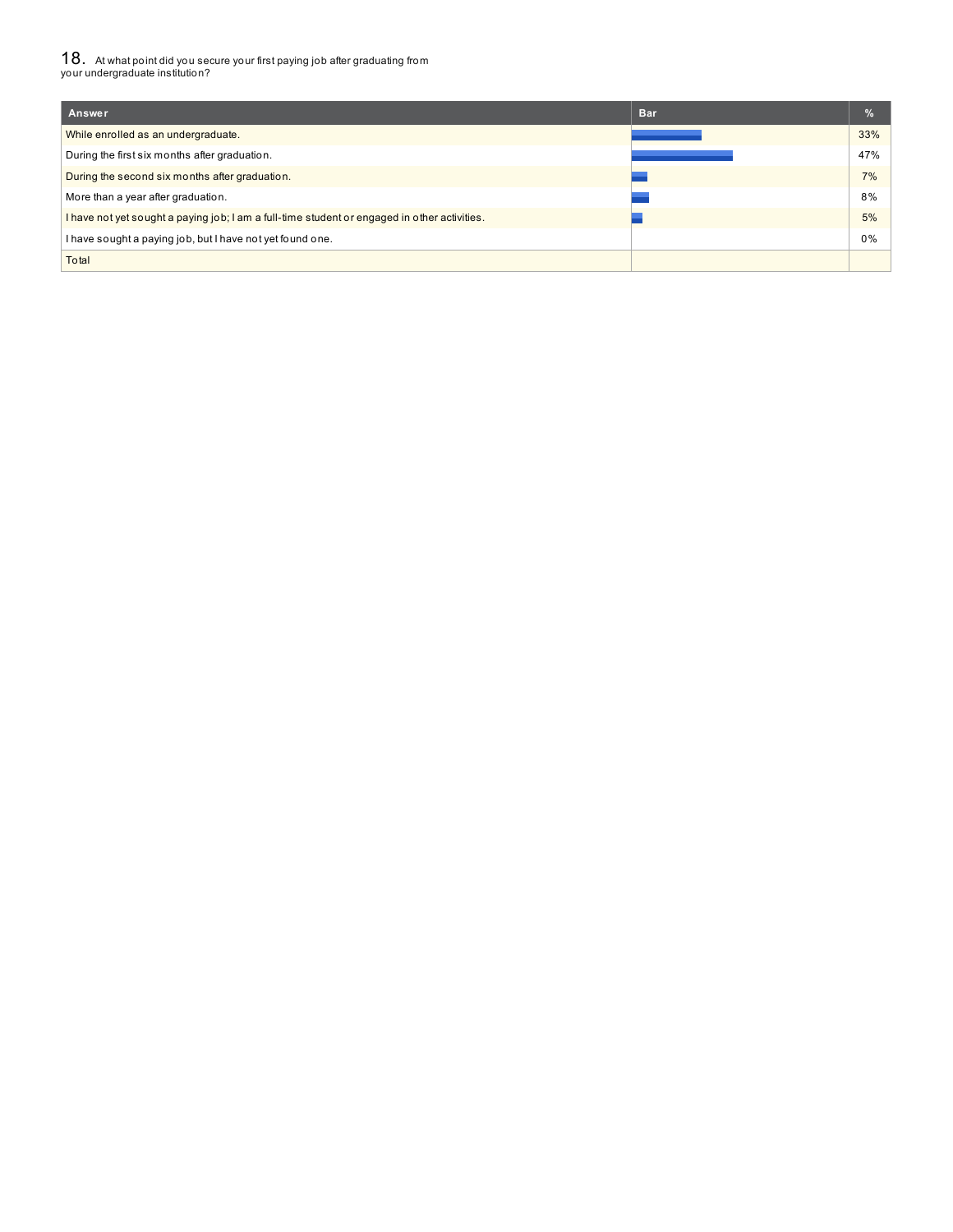### 19. How many paying jobs have you had since you graduated?

| Answer         | <b>Bar</b> | $\frac{9}{6}$ |
|----------------|------------|---------------|
| 0 jobs         |            | 0%            |
| 1 job          |            | 8%            |
| 2 jobs         |            | 14%           |
| $3$ jobs       |            | 27%           |
| 4 jobs         |            | 21%           |
| 5 or more jobs |            | 30%           |
| Total          |            |               |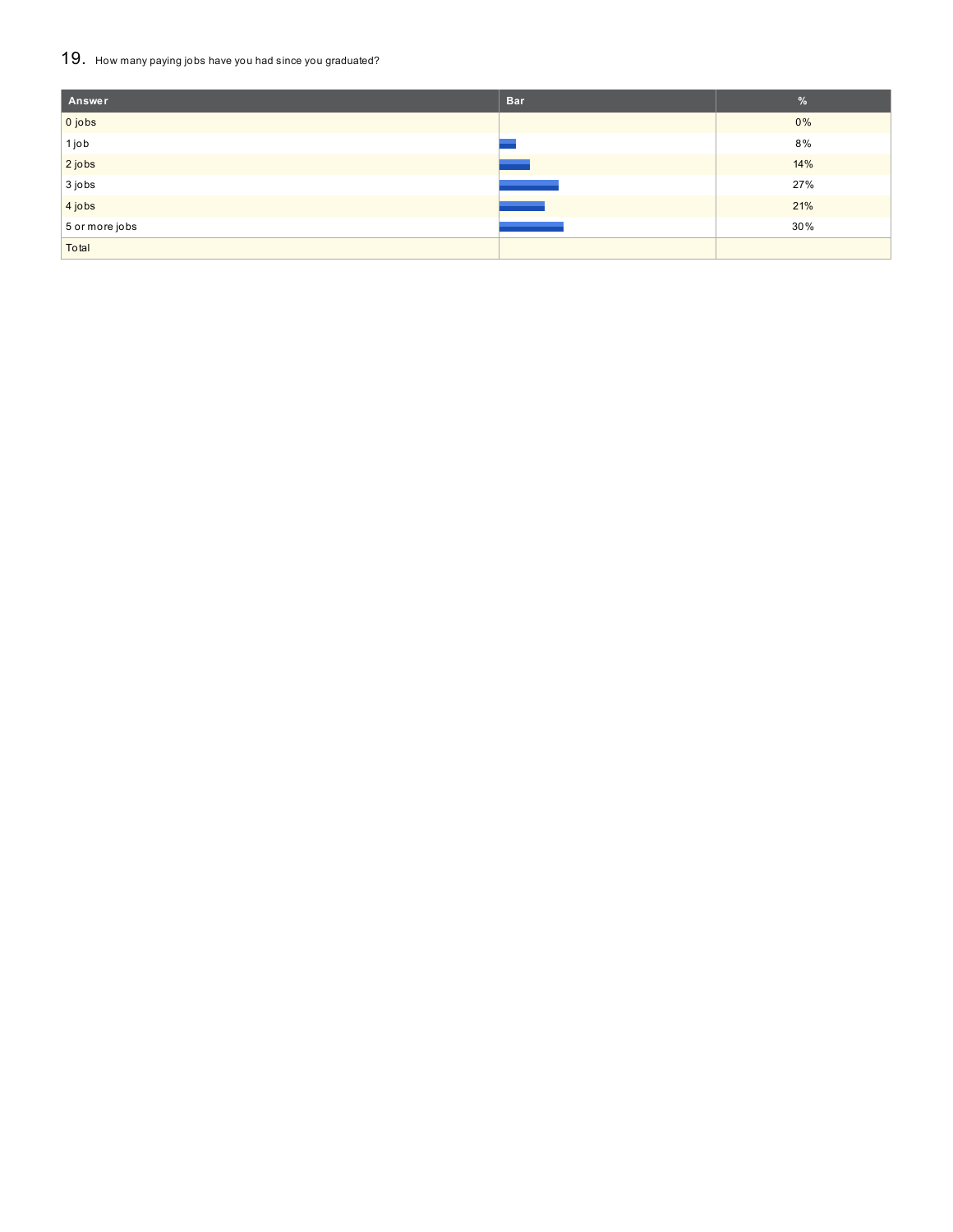20. Please indicate whether each of the following descriptions applied (applies) to your first paying job after you graduated from your undergraduate institution. (Check all that apply)

| Answer            | <b>Bar</b> | $\frac{9}{6}$ |
|-------------------|------------|---------------|
| firstjob_majr     |            | 43%           |
| firstjob_skills   |            | 55%           |
| firstjob_desired  |            | 54%           |
| firstjob_meaning  |            | 58%           |
| firstjob_grow     |            | 73%           |
| firstjob_lifstyle |            | 58%           |
| firstjob_benefit  |            | 55%           |
| firstjob_leave    |            | 73%           |
| firstjob_satisfy  |            | 58%           |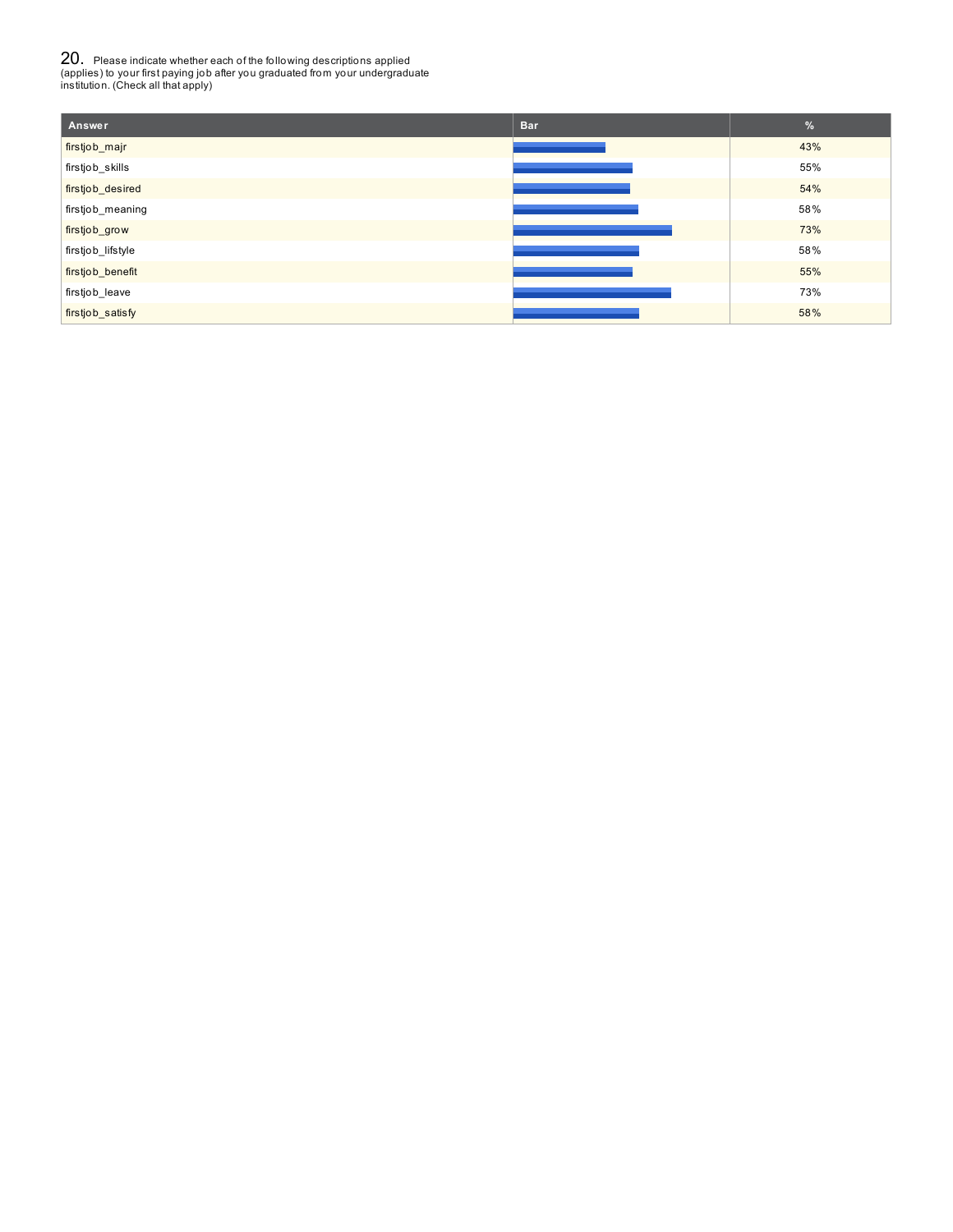# $21_\cdot$  Please indicate whether each of the following descriptions applies to your<br>current job. (Check all that apply)

| Answer            | <b>Bar</b> | %<br>u |
|-------------------|------------|--------|
| crntjob_none      |            | 8%     |
| crntjob_majr      |            | 57%    |
| crntjob_lifestyle |            | 68%    |
| crntjob_leave     |            | 76%    |
| crntjob_benefit   |            | 77%    |
| crntjob_skills    |            | 83%    |
| crntjob_meaning   |            | 85%    |
| crntjob_satisfy   |            | 86%    |
| crntjob_grow      |            | 86%    |
| crntjob_desired   |            | 88%    |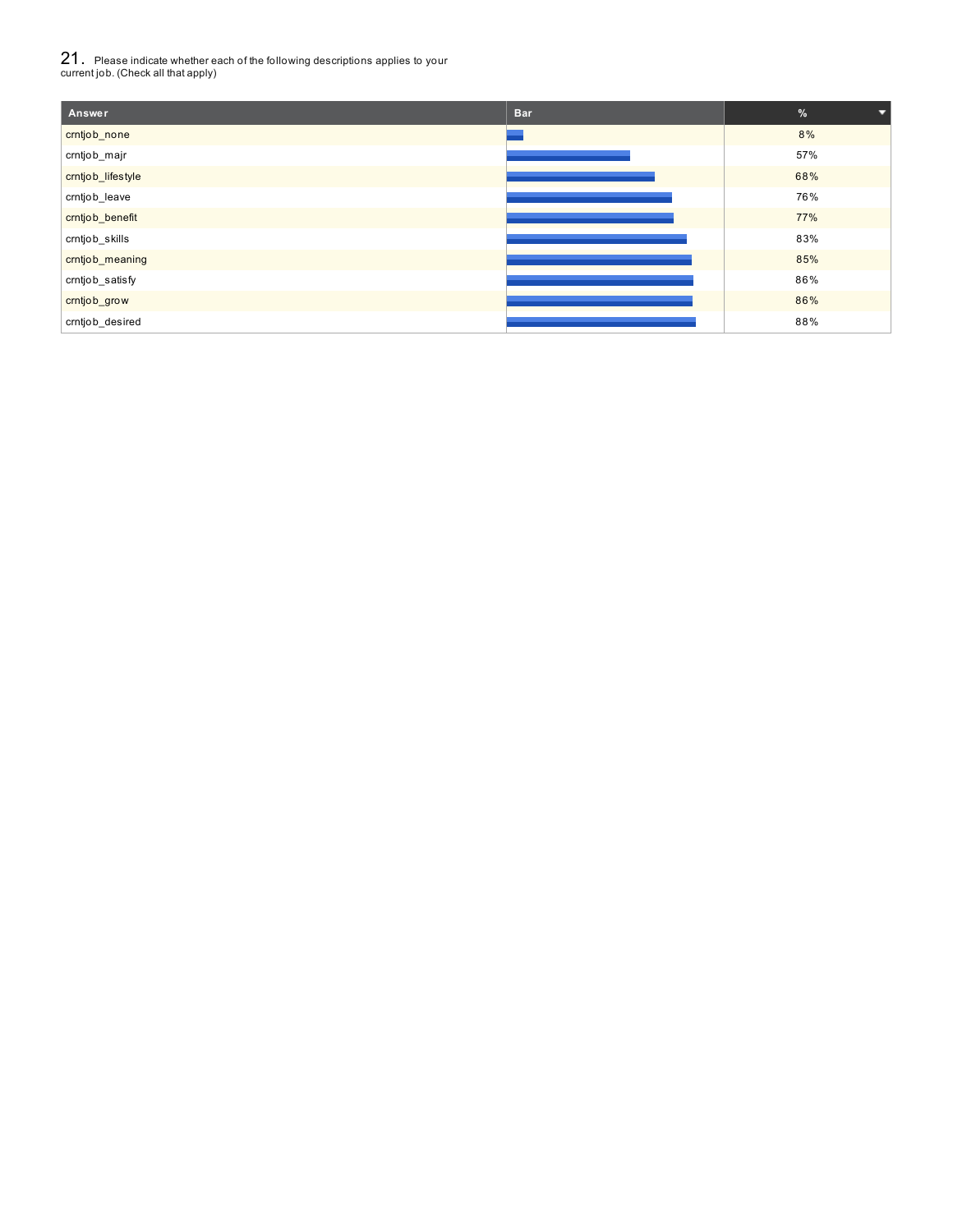22. At the time you graduated, what was the total amount that you borrowed to finance your undergraduate education for which you were (are) personally responsible for paying?

| Answer            | <b>Bar</b> | %     |
|-------------------|------------|-------|
| No loans          |            | 54%   |
| Less than \$5,000 |            | 6%    |
| \$5000-9,999      |            | 7%    |
| \$10,000-14,999   |            | 7%    |
| \$15,000-19,999   |            | 7%    |
| \$20,000-29,999   |            | 8%    |
| \$30,000-39,999   |            | 2%    |
| \$40,000-49,999   |            | 4%    |
| \$50,000-59,999   |            | 2%    |
| \$60,000-69,999   |            | 2%    |
| \$70,000-79,999   |            | 0%    |
| \$80,000-89,999   |            | $1\%$ |
| \$90,000-99,999   |            | 0%    |
| \$100,000 or more |            | $1\%$ |
| Total             |            |       |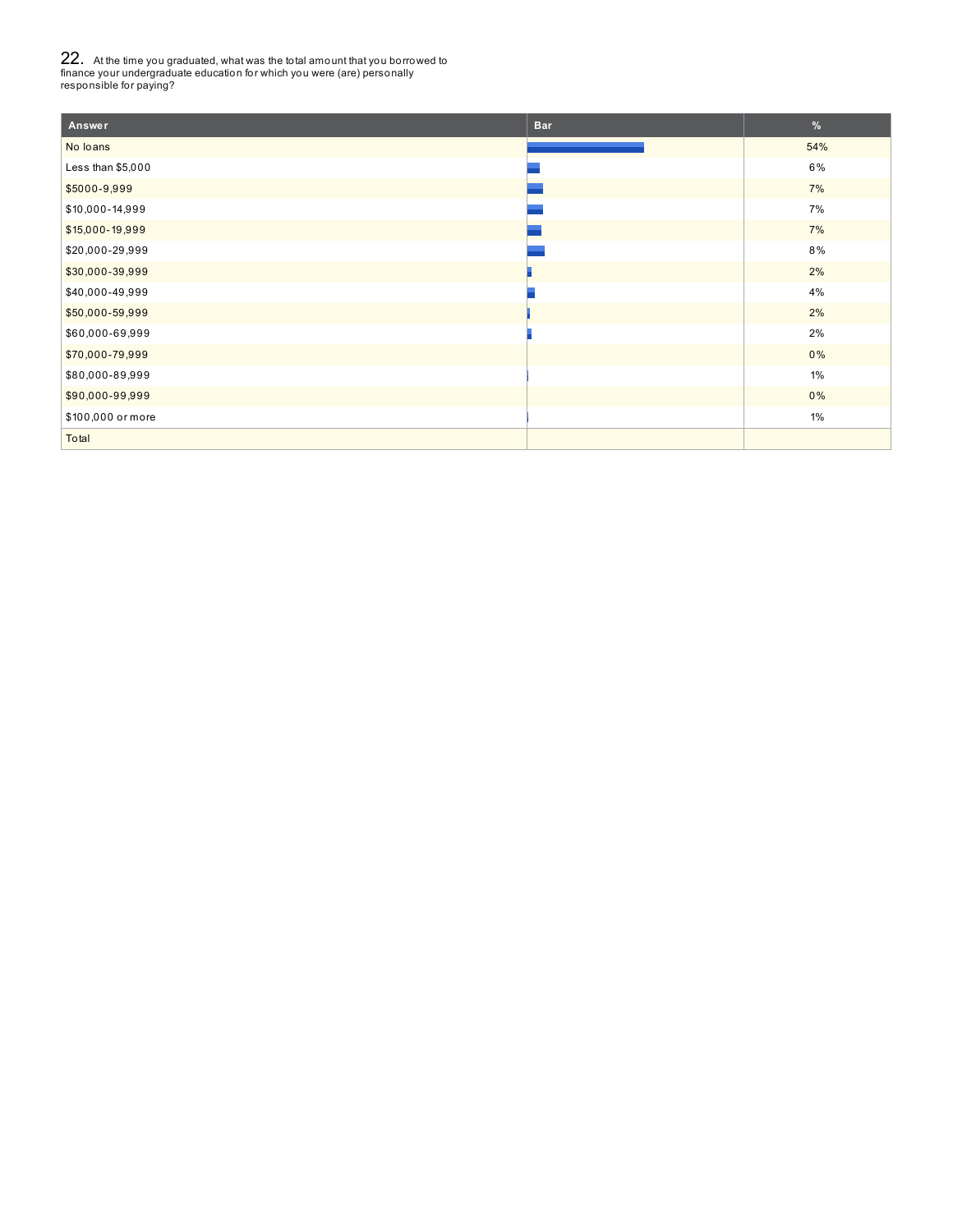### $23.$  What is your sex?

| Answer | <b>Bar</b> | $\%$ |
|--------|------------|------|
| Female |            | 63%  |
| Male   |            | 37%  |
| Other  |            | 0%   |
| Total  |            |      |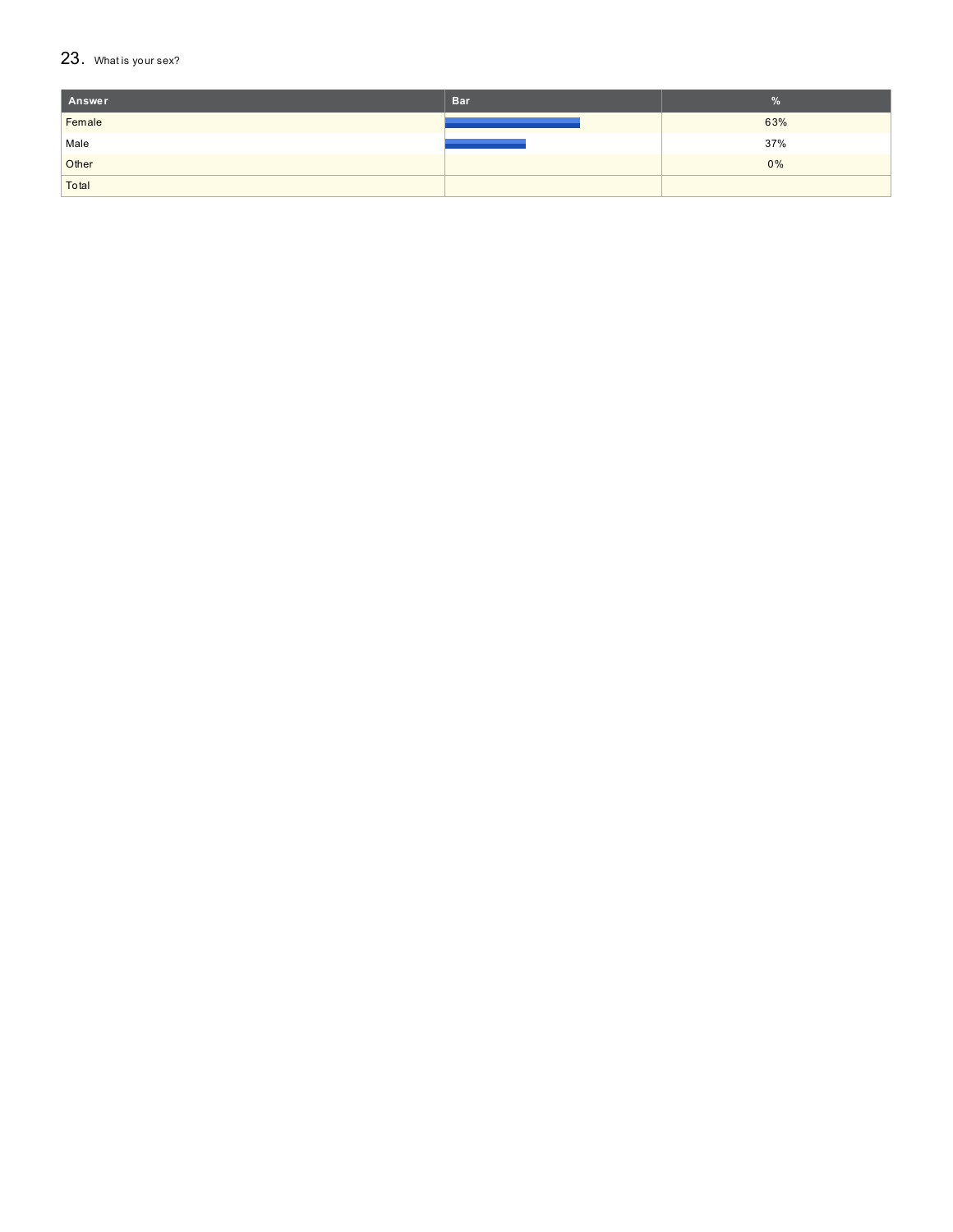24. What was your citizenship status during the time you were enrolled as an undergraduate?

| Answer                | <b>Bar</b> |       |
|-----------------------|------------|-------|
| United States citizen |            | 99%   |
| US permanent resident |            | 0%    |
| Non-US Citizen        |            | $1\%$ |
| Total                 |            |       |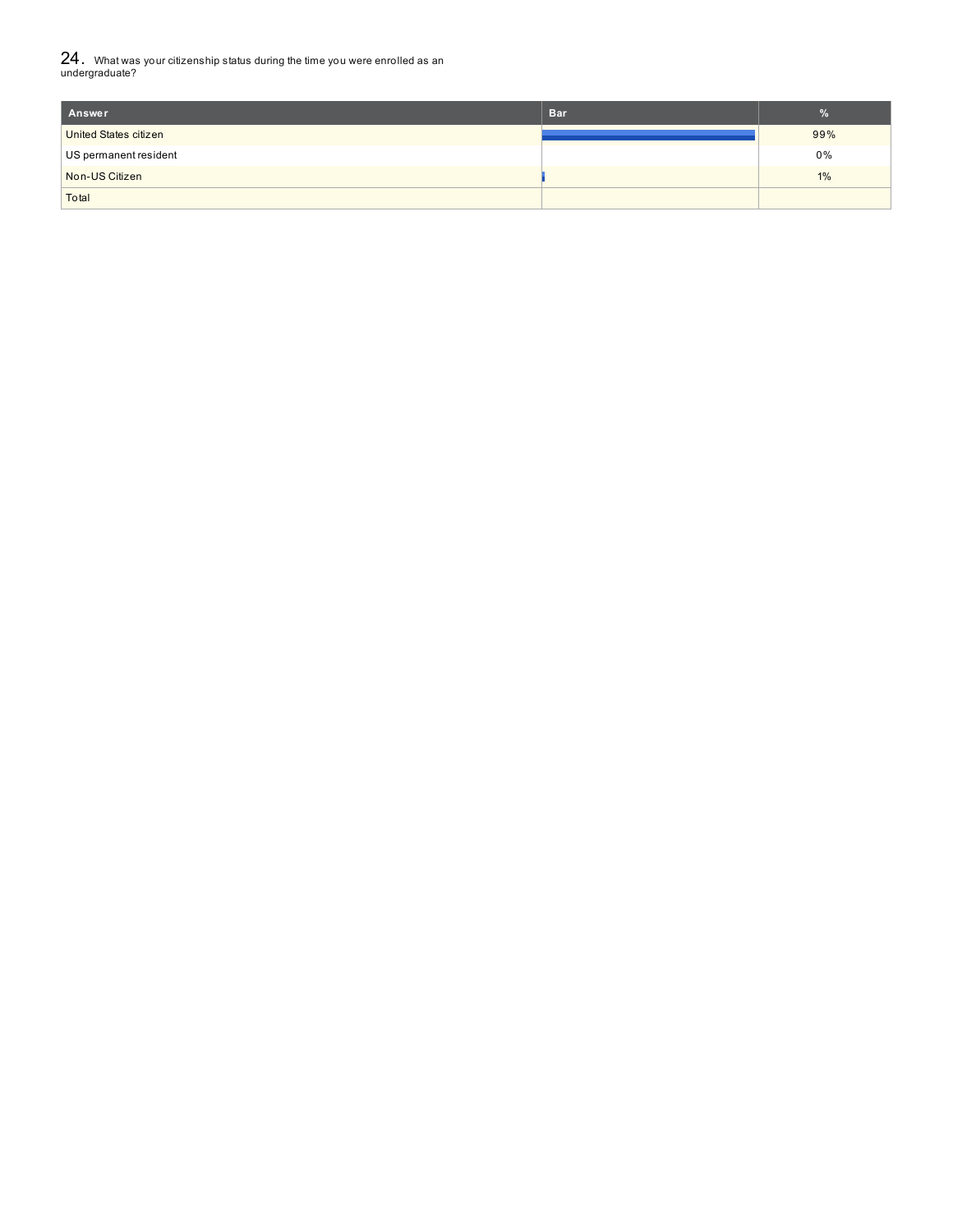### $25$ . Are you Hispanic or Latino/a?

| Answer       | <b>Bar</b> |     |
|--------------|------------|-----|
| Hispanic     |            | 2%  |
| Non-Hispanic |            | 98% |
| Total        |            |     |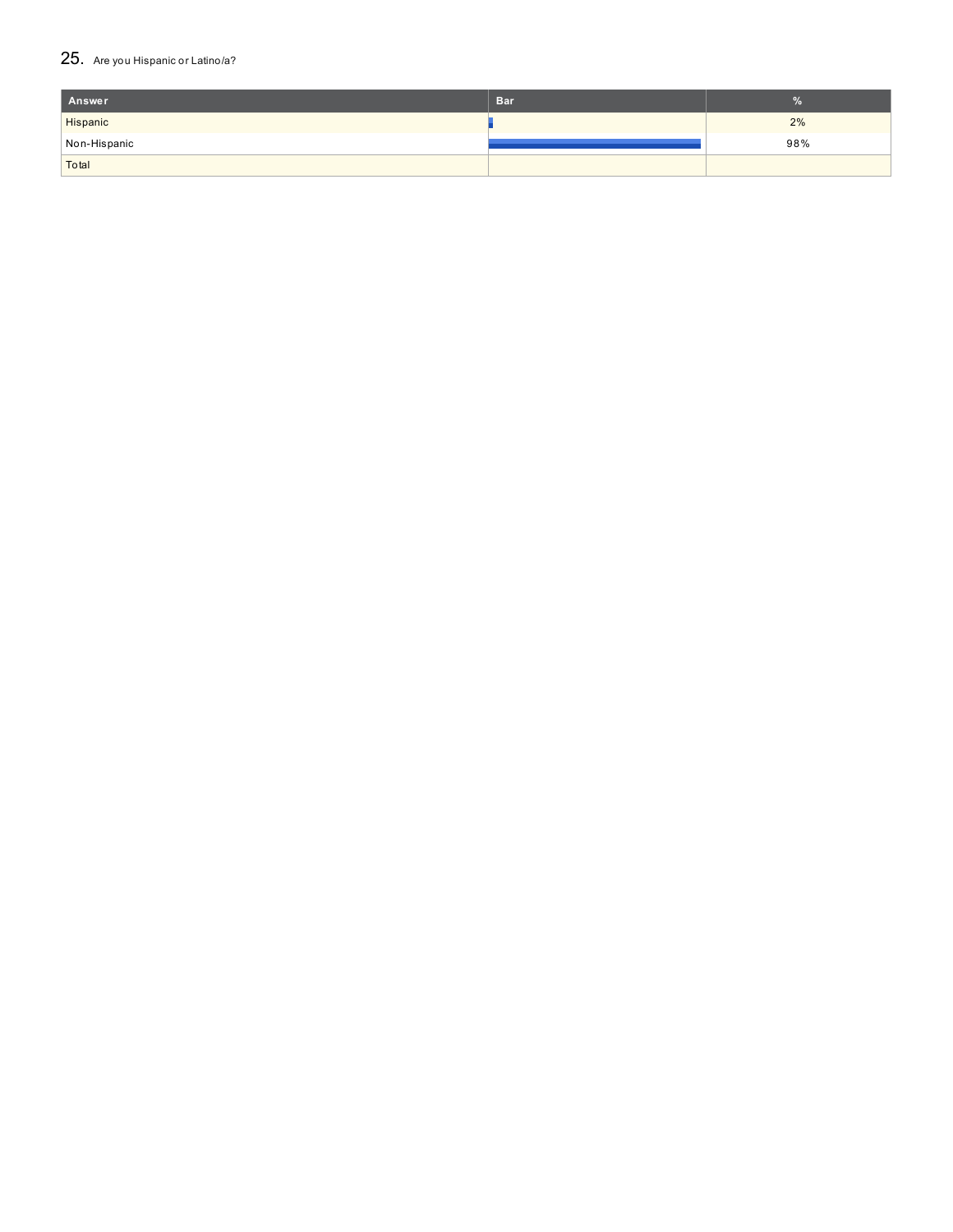26. Please indicate which of the following categories identifies the race or races to which you belong. (choose one or more)

| Answer                                    | <b>Bar</b> |     |
|-------------------------------------------|------------|-----|
| American Indian or Alaska Native          |            | 0%  |
| Asian                                     |            | 2%  |
| <b>Black or African American</b>          |            | 3%  |
| Native Hawaiian or other Pacific Islander |            | 0%  |
| White                                     |            | 97% |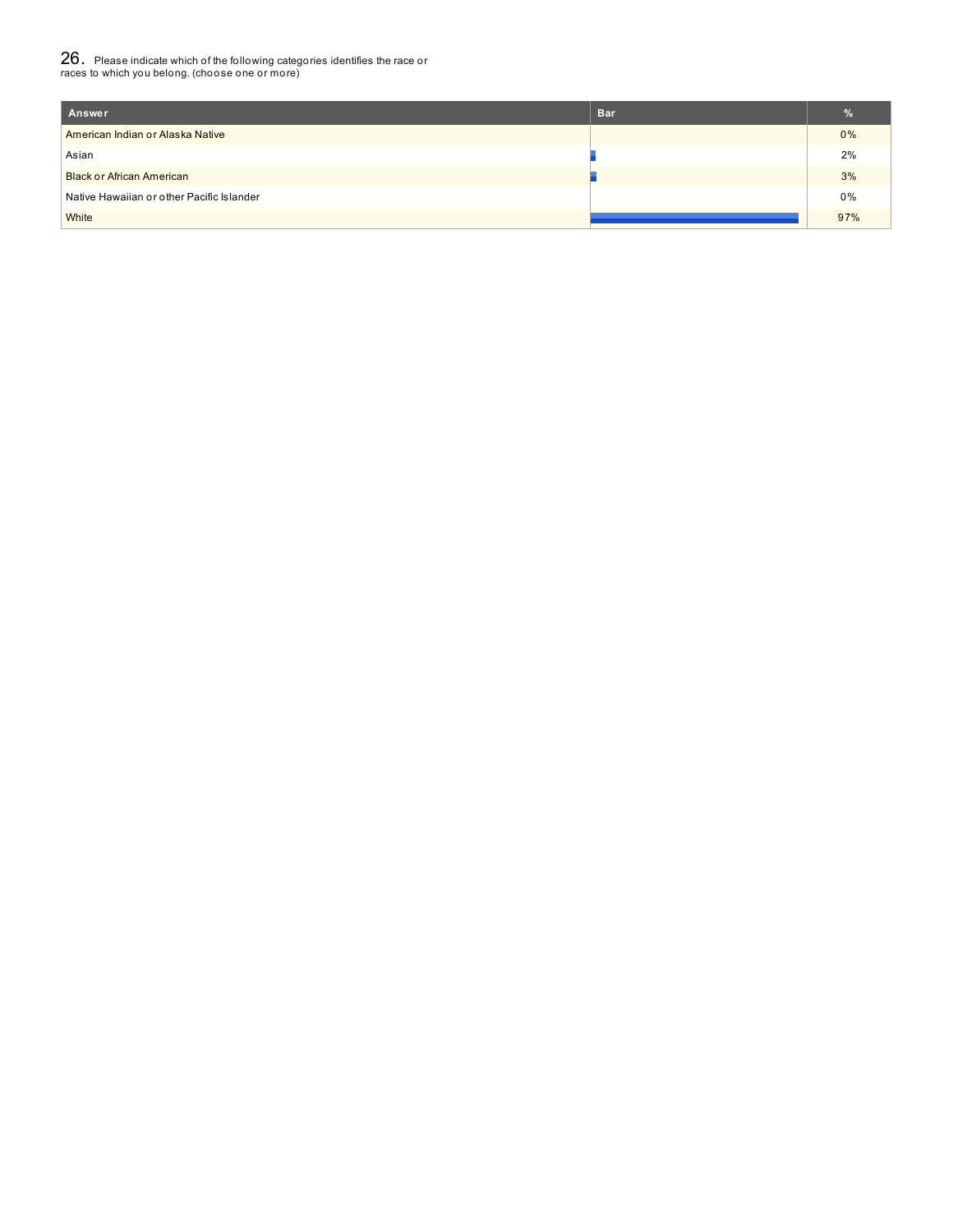## $27.$  What year were you born?

| Answer | <b>Bar</b> | $\%$  |
|--------|------------|-------|
| 1987   |            | $0\%$ |
| 1986   |            | 35%   |
| 1985   |            | 19%   |
| 1984   |            | $0\%$ |
| 1982   |            | 0%    |
| 1981   |            | 28%   |
| 1980   |            | 15%   |
| 1979   |            | $0\%$ |
| 1977   |            | 0%    |
| 1964   |            | $0\%$ |
| Total  |            |       |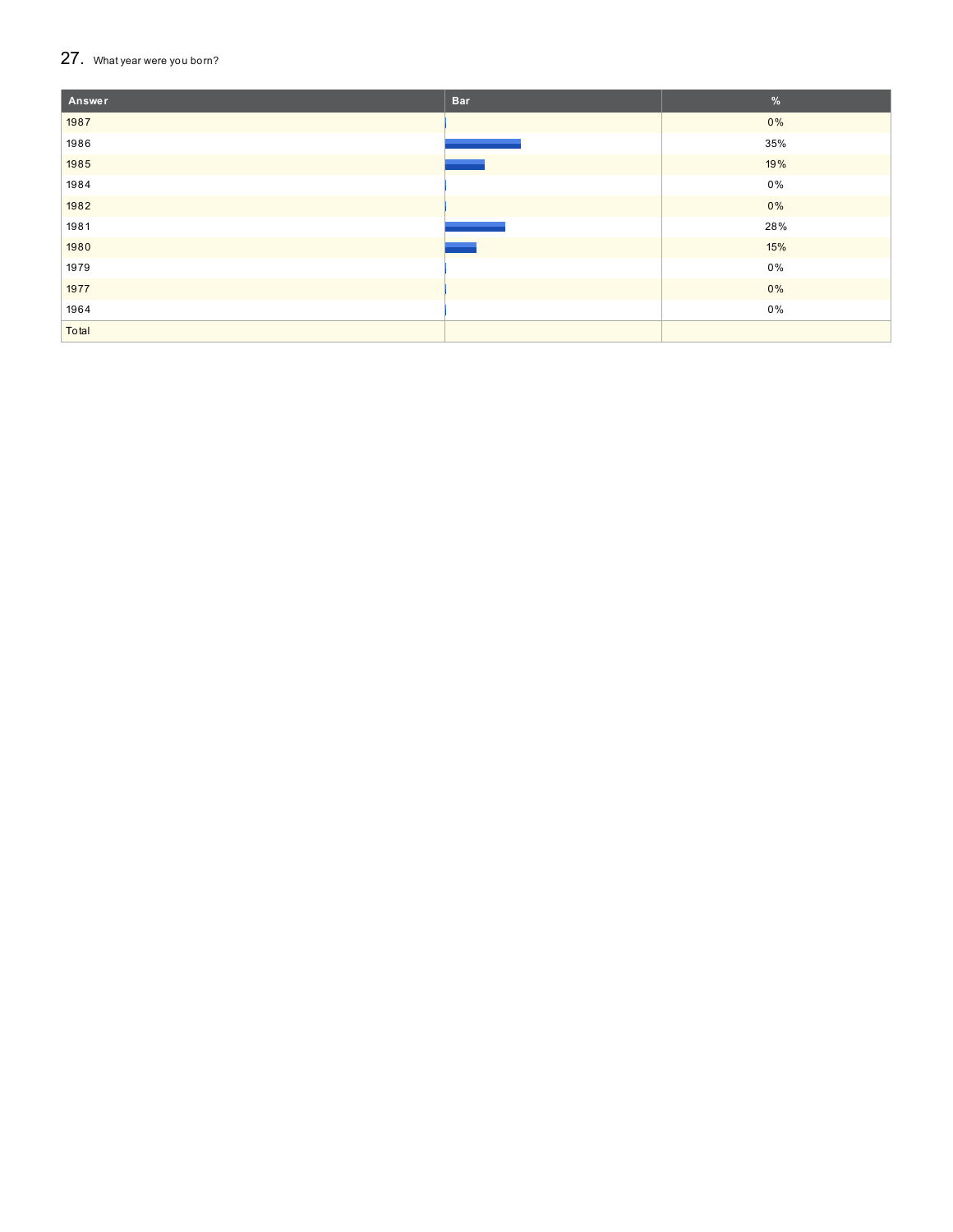28. Over the next few years, how would you most like to receive news from Kenyon? (Choose all that apply)

| Answer<br><b>Bar</b>                              | %     |
|---------------------------------------------------|-------|
| E-mail from Kenyon                                | 92%   |
| Kenyon website                                    | 49%   |
| Alumni Bulletin                                   | 59%   |
| Postal mail other than the Alumni Bulletin        | 23%   |
| Phone calls                                       | 5%    |
| Social networking sites (e.g. Facebook, LinkedIn) | 31%   |
| SMS text messages                                 | $1\%$ |
| Live, face to face meetings                       | 18%   |
| Blogging                                          | 7%    |
| RSS feeds                                         | 3%    |
| Other                                             | 1%    |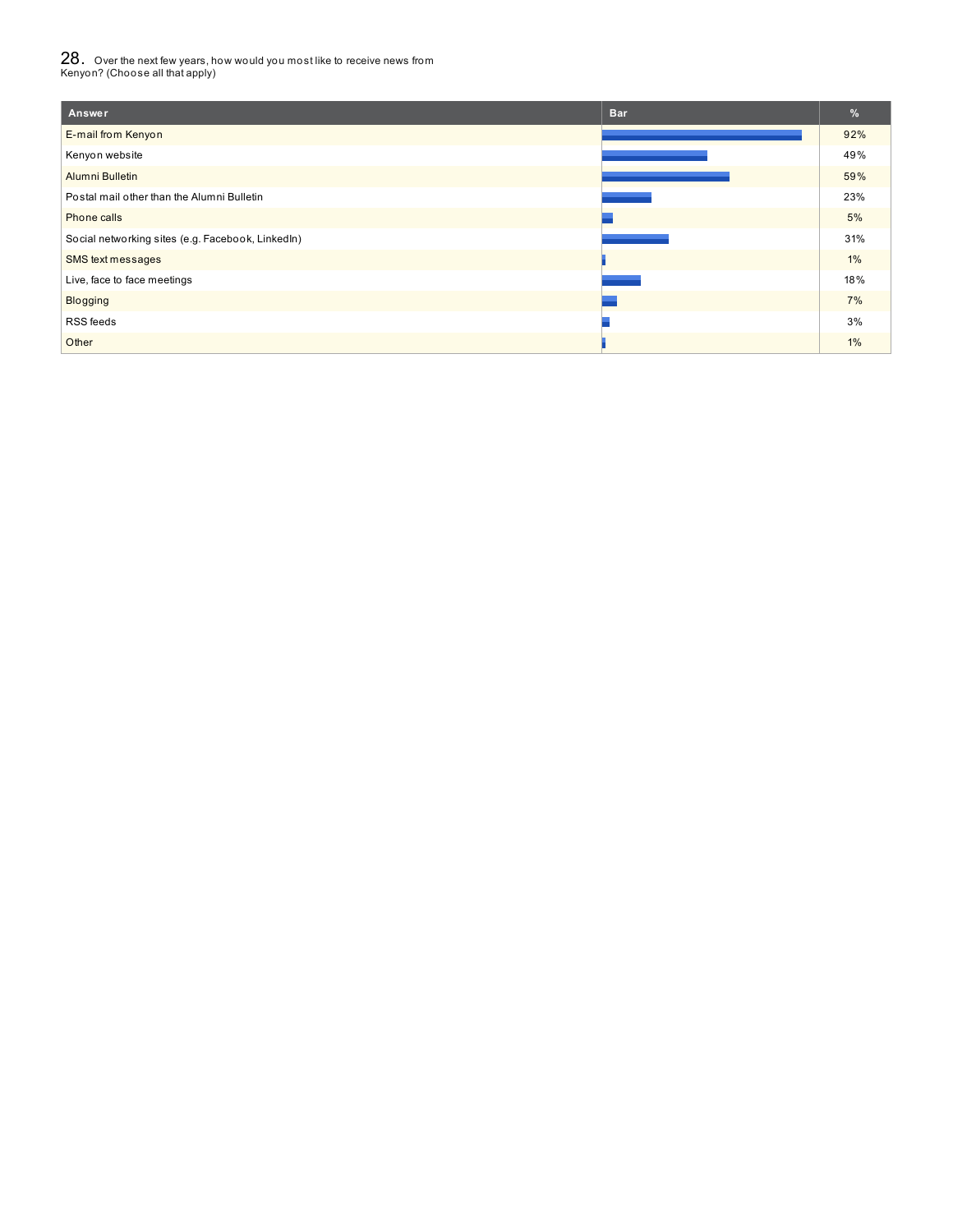29. In what ways do you feel young alumni should support the Kenyon community? (Choose all that apply)

| Answer                                                                        | <b>Bar</b> | %   |
|-------------------------------------------------------------------------------|------------|-----|
| Networking with Kenyon alumni                                                 |            | 83% |
| Helping current Kenyon students through externships, mentoring, or networking |            | 88% |
| Attending reunion weekend or other events on campus                           |            | 66% |
| Attending or coordinating regional events                                     |            | 54% |
| Contributing to the Kenyon Fund                                               |            | 64% |
| Serving as a class agent or on reunion committees                             |            | 26% |
| Assisting with college fairs or other Admissions-related activities           |            | 42% |
| Other                                                                         |            | 1%  |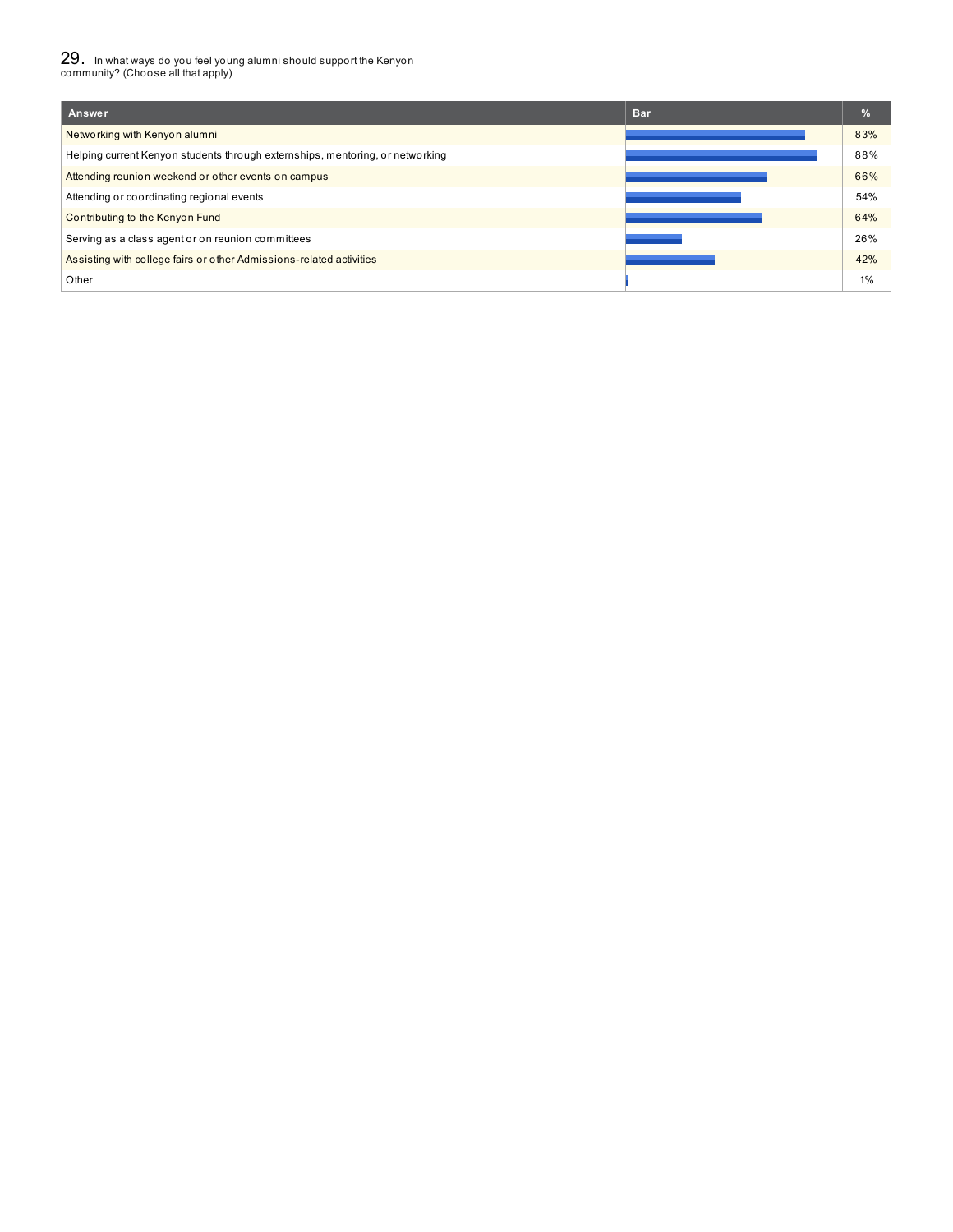### $30_\cdot$  If I had it to do over again, I would still choose to attend Kenyon.

| Answer<br><b>Bar</b>       | %   |
|----------------------------|-----|
| Strongly agree             | 74% |
| Agree                      | 16% |
| Neither Agree nor Disagree | 5%  |
| Disagree                   | 4%  |
| <b>Strongly Disagree</b>   | 1%  |
| Total                      |     |